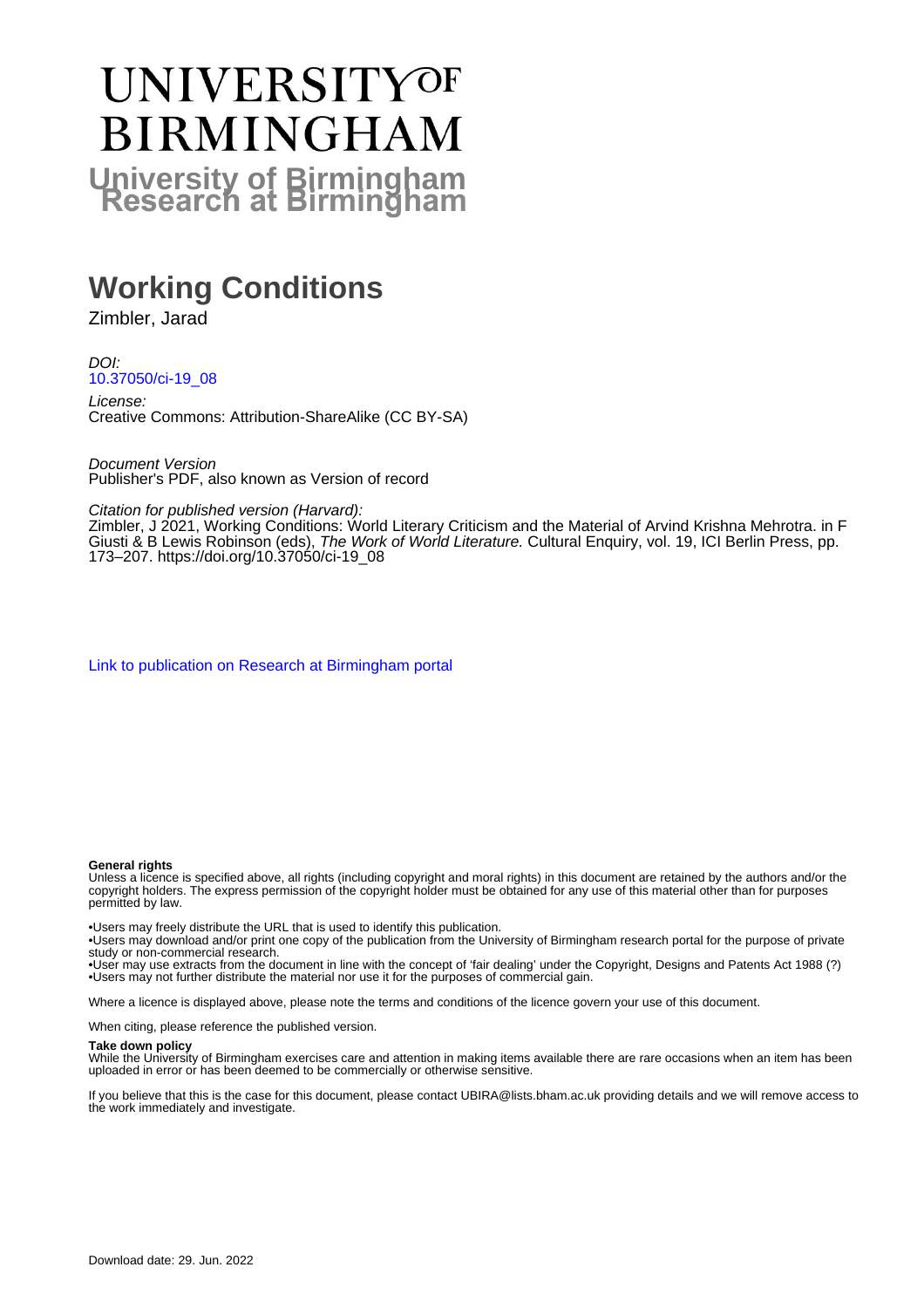



*The Work of World Literature*, ed. by Francesco Giusti and Benjamin Lewis Robinson, Cultural Inquiry, 19 (Berlin: ICI Berlin Press, 2021), pp. 173–207

#### JARAD ZIMBLER

#### **Working Conditions**

#### **World Literary Criticism and the Material of Arvind Krishna Mehrotra**

CITE AS:

Jarad Zimbler, 'Working Conditions: World Literary Criticism and the Material of Arvind Krishna Mehrotra', in *The Work of World Literature*, ed. by Francesco Giusti and Benjamin Lewis Robinson, Cultural Inquiry, 19 (Berlin: ICI Berlin Press, 2021), pp. 173–207 <[https://doi.org/10.37050/ci-19\\_08](https://doi.org/10.37050/ci-19_08)>

RIGHTS STATEMENT:

 $\odot$  by the author(s) [This work is licensed under a Creative Commons Attribution-](http://creativecommons.org/licenses/by-sa/4.0/)[ShareAlike 4.0 International License.](http://creativecommons.org/licenses/by-sa/4.0/)

ABSTRACT: To what extent does cultural distance interfere with or limit literary experience? What kind of intimacy is needed to make a text into a work? This essay seeks to answer these questions by focusing on the writings of Arvind Krishna Mehrotra. In doing so, it suggests that the challenges of cultural distance may be most acute when dealing with texts from homo-linguistic literary environments, and that we might overcome these challenges by undertaking a world literary criticism that attends to localized fields and materials without forgetting the charge of particular works.

KEYWORDS: the Beats; Kabir; literary material; literary field; print culture; literary experience; Theodor Adorno

The ICI Berlin Repository is a multi-disciplinary open access archive for the dissemination of scientific research documents related to the ICI Berlin, whether they are originally published by ICI Berlin or elsewhere. Unless noted otherwise, the documents are made available under a Creative Commons Attribution-ShareAlike 4.o International License, which means that you are free to share and adapt the material, provided you give appropriate credit, indicate any changes, and distribute under the same license. See [http://creativecommons.org/licenses/by- sa/4.0/](http://creativecommons.org/licenses/by-sa/4.0/) for further details. In particular, you should indicate all the information contained in the cite-as section above.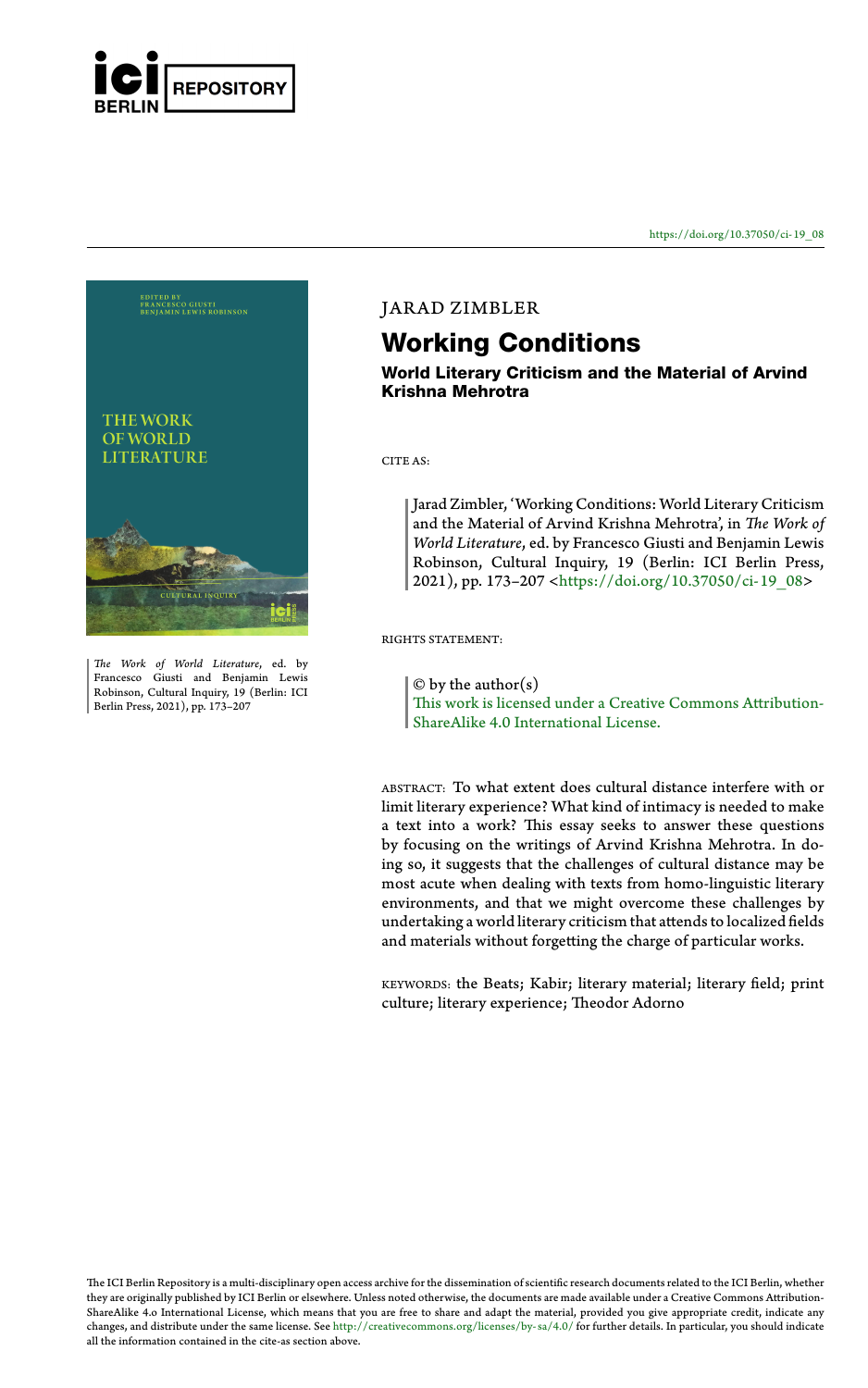### Working Conditions World Literary Criticism and the Material of Arvind Krishna Mehrotra JARAD ZIMBLER

What are the conditions of contemporary literary experience? What are its limits? In posing these questions, I have in mind the account that Derek Attridge gives of readings in which texts become works.<sup>1</sup> I have in mind also the particular challenges posed by an expanded literary totality which is roughly equivalent with 'world literature' as the term is used today. It is the task of this essay to explore these questions by tracking my own responses to the writings of a single author, Arvind Krishna Mehrotra; and of

Work on this essay was supported by the European Union's Horizon 2020 research and innovation programme under Marie Skłodowska-Curie grant agreement No. 708030. I am grateful to several readers for their comments and recommendations, even when I have not been equal to them: Derek Attridge, Rachel Bower, Ben Etherington, Benjamin Robinson, Nicola Sayers, Vidyan Ravinthiran. I am grateful also to Arvind Krishna Mehrotra for permission to quote from his work.

<sup>1</sup> This account is elaborated over several books, but I rely especially on Derek Attridge, *The Work of Literature* (Oxford: Oxford University Press, 2015).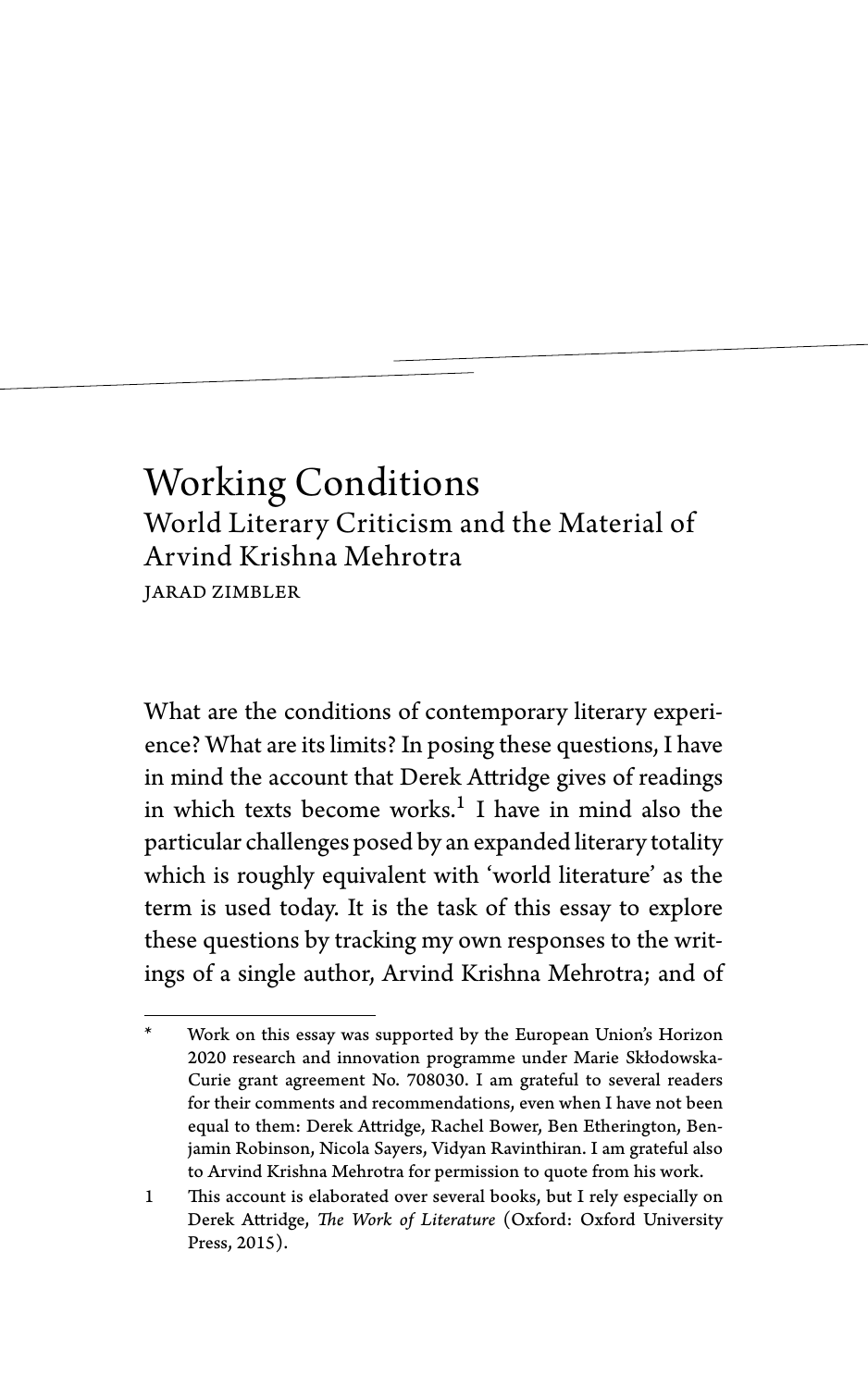its introductory section to expand on what I have in mind when asking them.<sup>2</sup>

#### I

In his account of literary experience, Attridge describes acts of reading which convert texts into works, or, rather, which make them work. Whether a text can be made to work depends on what is activated in reading, and specifically on the reader's encounter with otherness, which entails a modification of one 'idioculture' (a way of speaking and thinking) by another. $3$  Which is not to say that all texts are amenable to such activation, or that any reading practice is capable of it. From the perspective of the reader, the text must be somehow distinctive, unknown. To use Attridge's terms, it must be creative and above all inventive. But difference is not enough — in the act of reading, a dialectic of proximity and distance unfolds. The text must first appear in a legible medium, language, script, form, and genre, even as it modifies some or all of these.

The bar to this kind of literary encounter is high but surmountable, and while they must be largely unpredictable, such experiences are by no means uncommon. Nor

<sup>2</sup> In our Introduction to *The Cambridge Companion to World Literature* (Cambridge: Cambridge University Press, 2018), Ben Etherington and I explore 'world literature' as only one of many conceptions of literary totality, and pose questions about its value though a reading of Mehrotra's verse. The project of a world literary criticism is fundamentally indebted to this collaboration, and to its previous and subsequent articulations, especially in Ben Etherington and Jarad Zimbler, 'Field, Material, Technique: On Renewing Postcolonial Literary Criticism', *Journal of Commonwealth Literature*, 49.3 (2014), pp. 279–98, and Ben Etherington, 'World Literature as a Speculative Literary Totality: Veselovsky, Auerbach, Said, and the Critical Humanist Tradition', *Modern Language Quarterly*, 82.2 (2021).

<sup>3</sup> Attridge, *The Work of Literature*, pp. 60–62.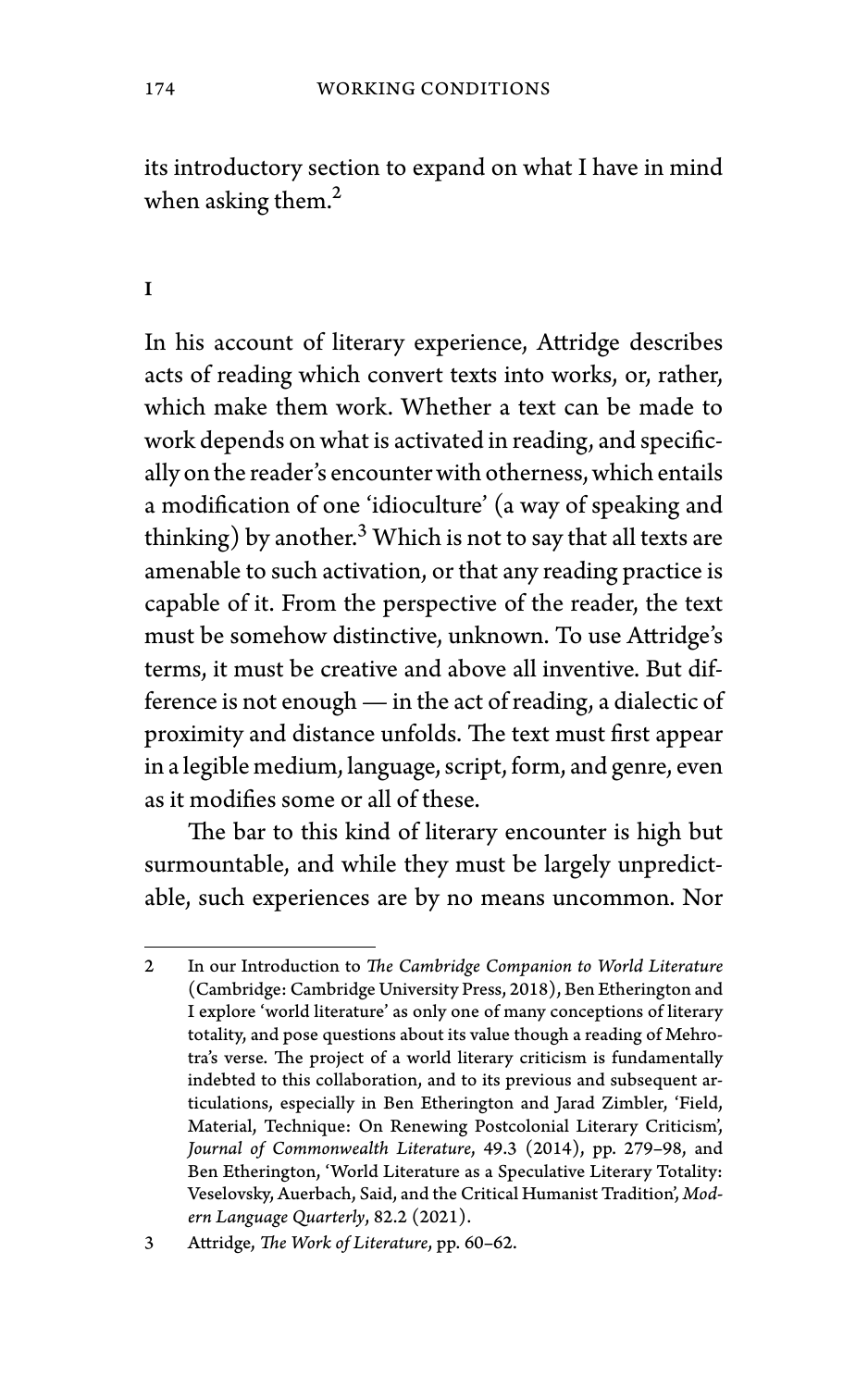are they the preserve of literary critics. For Attridge, they depend on the reader's 'willingness to be surprised' and her 'effort to clear the mind of preconceptions'.<sup>4</sup> Yet legibility — and especially the legibility of inventive texts — will depend also on a training, both informal and formal, that begins in early childhood, and endows readers with the requisite linguistic capabilities, as well as the appropriate disposition and practical knowledge, including knowledge of the conventions of specific media and forms.

As for the text's *workability*, this demands still more: familiarity with the histories of these conventions, and with what is practically possible; though quite how much familiarity is a matter of debate. According to Attridge, a responsible reading, which will do justice to the text's inventiveness, is one that 'brings to bear on the work all the relevant cultural resources available to the reader.<sup>5</sup> But which resources will be relevant? Although concerned not with inventiveness but with truth-content, Theodor Adorno's position seems pertinent: a text's workability depends on its own, and by implication its readers', embeddedness in what he calls the material.<sup>6</sup> As Ben Etherington has explained, what Adorno means by the material is anything that the artist has to hand in making, which is not *anything at all*, but anything that can in fact be utilized for artistic expression.<sup>7</sup> Of necessity, this changes over time: a

<sup>4</sup> Ibid., p. 190.

<sup>5</sup> Ibid., p. 191.

<sup>6</sup> Theodor Adorno, *Aesthetic Theory*, ed. by Gretel Adorno and Rolf Tiedermann, trans. by Robert Hullot-Kentor (London: Continuum, 2004), p. 194. For Attridge's reflection on the distinction between inventiveness and truth-content, see *The Work of Literature*, pp. 82–83.

<sup>7</sup> Ben Etherington, 'What Is Materialism's Material? Thoughts toward (Actually against) a Materialism for "World Literature"', *Journal of PostcolonialWriting*, 48.5 (2012), pp. 539–51. At the minimum, 'artistic expression' entails labour undertaken in what Henry Staten describes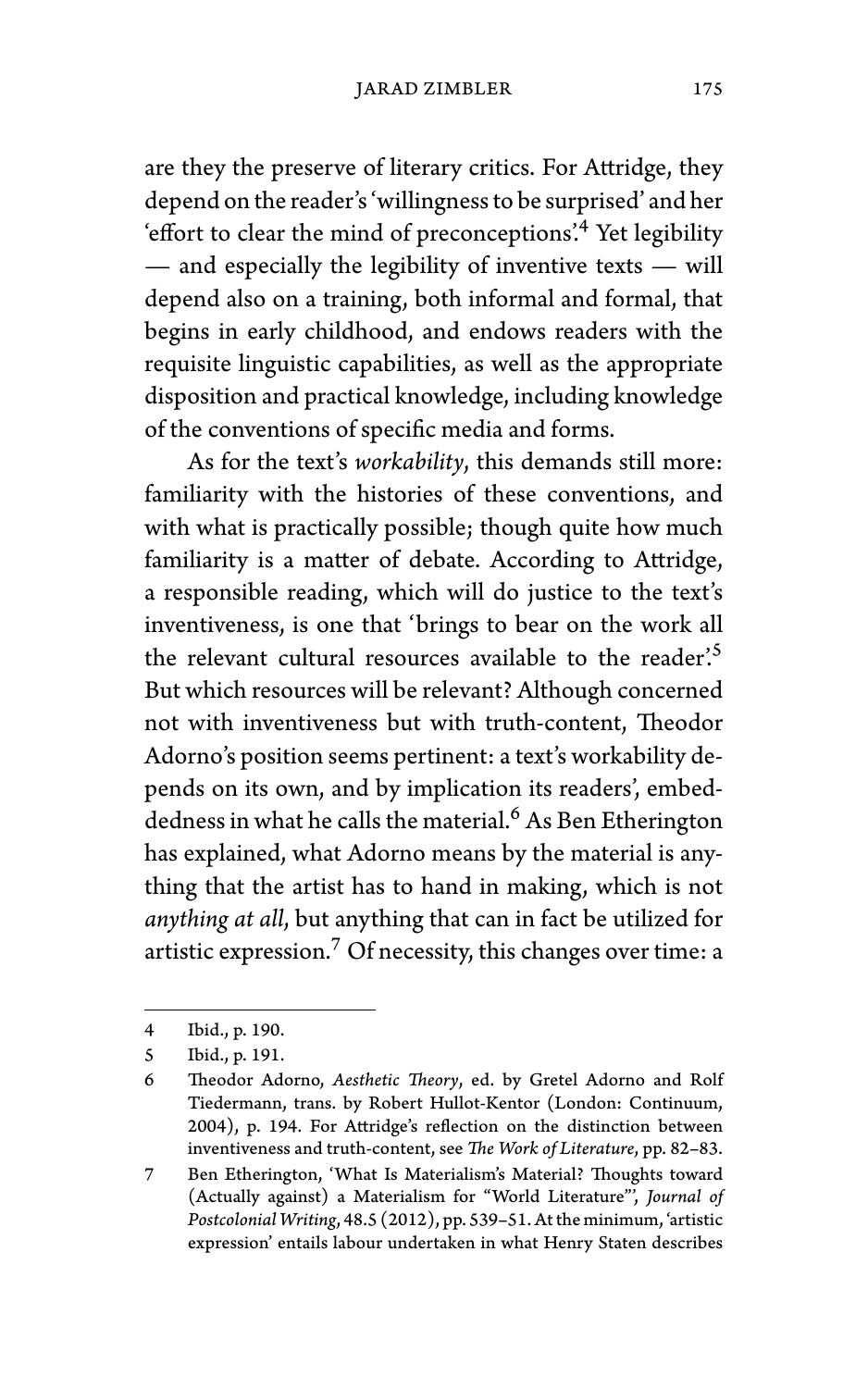technique, genre, or medium can be worn out as much as a subject-matter, banalized by the passage of time, emptied of meaning, and even of the potential for meaning.What an artist has to hand in making, then, is not the sum total of all media, forms, genres, techniques, subject matters, but only those which remain, or which have become again, alive to the touch, instinct with the spirit.

In Adorno's sense, then, the material may be conceived as the horizon of possibilities and expectations that, in each moment, determines aesthetic judgement, decisionmaking, and experience, as well as the capacity of literary works to convey their truths. Attridge's account is by no means aligned with Adorno's, but there are certainly moments of congruence. In describing the artist's idioculture, Attridge says it will incorporate 'the appropriate techne governing, and providing resources for, the art form in question', which, 'in conjunction with the physical matter specific to the particular art form, constitutes the material out of which the artist creates the work'. This congruence persists even in Attridge's important qualification: 'in all the arts, the material possibilities and limitations are significant only to the extent that the artist understands or, more often, perhaps, discovers in practice — what can be done with them', since, in Adorno's sense, the material is precisely that which is discovered in practice.<sup>8</sup>

Is the same true for the reader? Will the material possibilities and limitations conditioning a work be significant only insofar as they are understood? If so, the question of relevant cultural resources returns in a different form:

as 'the realm of the "well done"', and which is subject to the given art's 'techne limit', its canons of correctness. See Henry Staten, *Techne Theory: A New Language for Art* (London: Bloomsbury, 2019), pp. 17– 22 and 36–43.

<sup>8</sup> Attridge, *The Work of Literature*, pp. 183–84.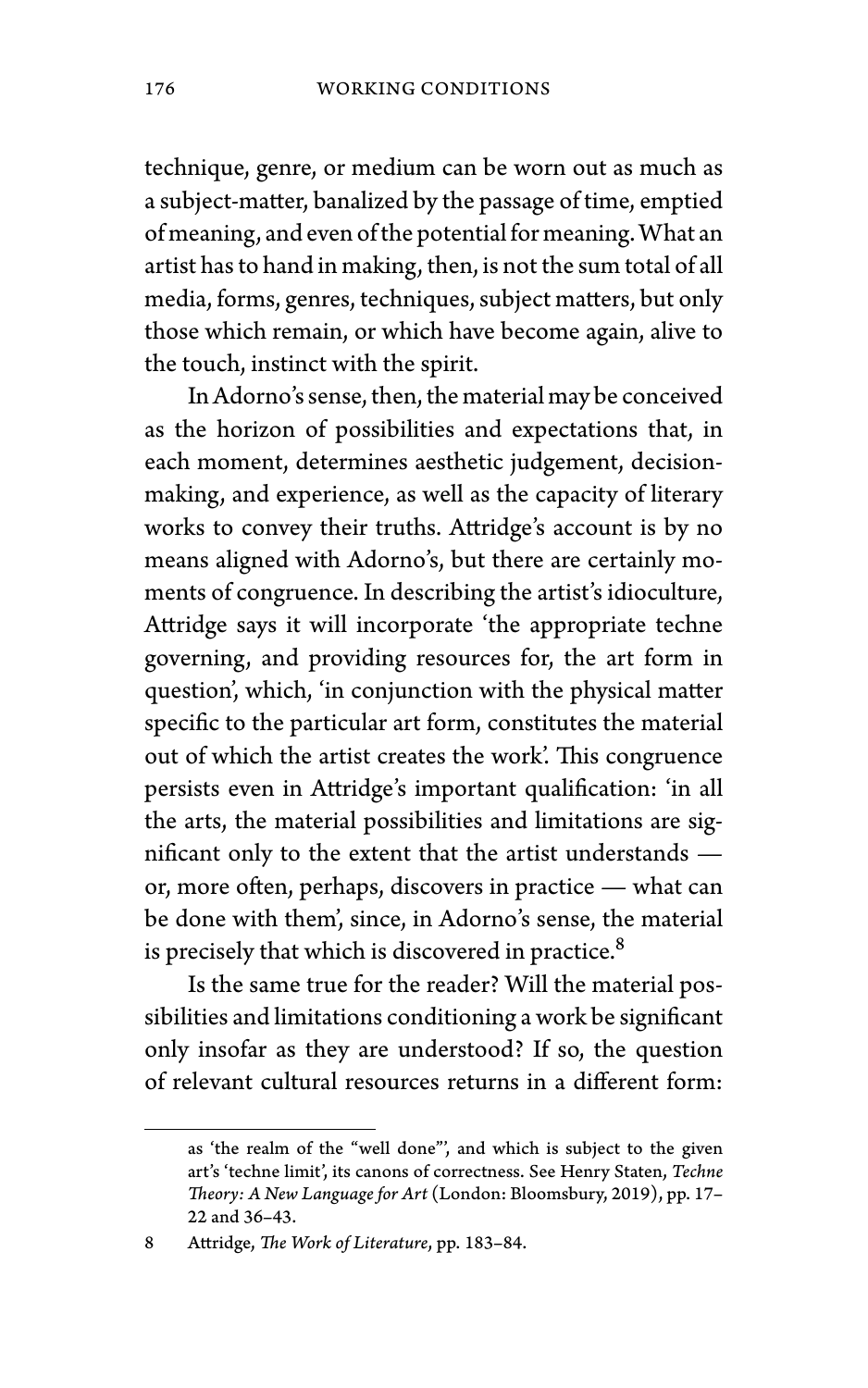how much must we appreciate of these possibilities and limitations in order for a text to be workable? Must text and reader be mutually embedded in the material? If so, how do we account for literary experiences of texts that arrive from beyond those domains that we inhabit and in which we easily move about? The question seems not to arise for Adorno, but it certainly troubles Attridge, who helpfully distinguishes between historical and cultural distance.

With regard to historically distant texts, one answer may be that, since the material itself, as an agglomeration of decisive decisions, is historical through-and-through, and since literary education has for centuries entailed exposure to significant authorships and practices, a proportion will remain workable without any noticeable effort on the part of readers.There are, however, two qualifications: first, not all practices enter lastingly into the material; second, it may be possible to reanimate practices that have expired by reconstructing their horizons of expectation and possibility. Attridge is sceptical of 'archaeological' literary criticism, and especially of the notion that research might allow us to inhabit the perspectives of historically distant readers.<sup>9</sup> 'Reading a literary work with an openness to its singularity', he says, 'is not, clearly, an exercise in historical reconstruction'.<sup>10</sup> All the same, if one does happen to be a literary scholar, the nature of one's responsibility to a text surely changes, and while an experience of inventiveness may not always require the recovery of a text's originality, without such a recovery certain texts will remain wholly unworkable. Indeed, Attridge's own research into Elizabethan quantitative metres is a powerful example of how critics might provide the means for others to attune

<sup>9</sup> Ibid., p. 17.

<sup>10</sup> Ibid., p. 194.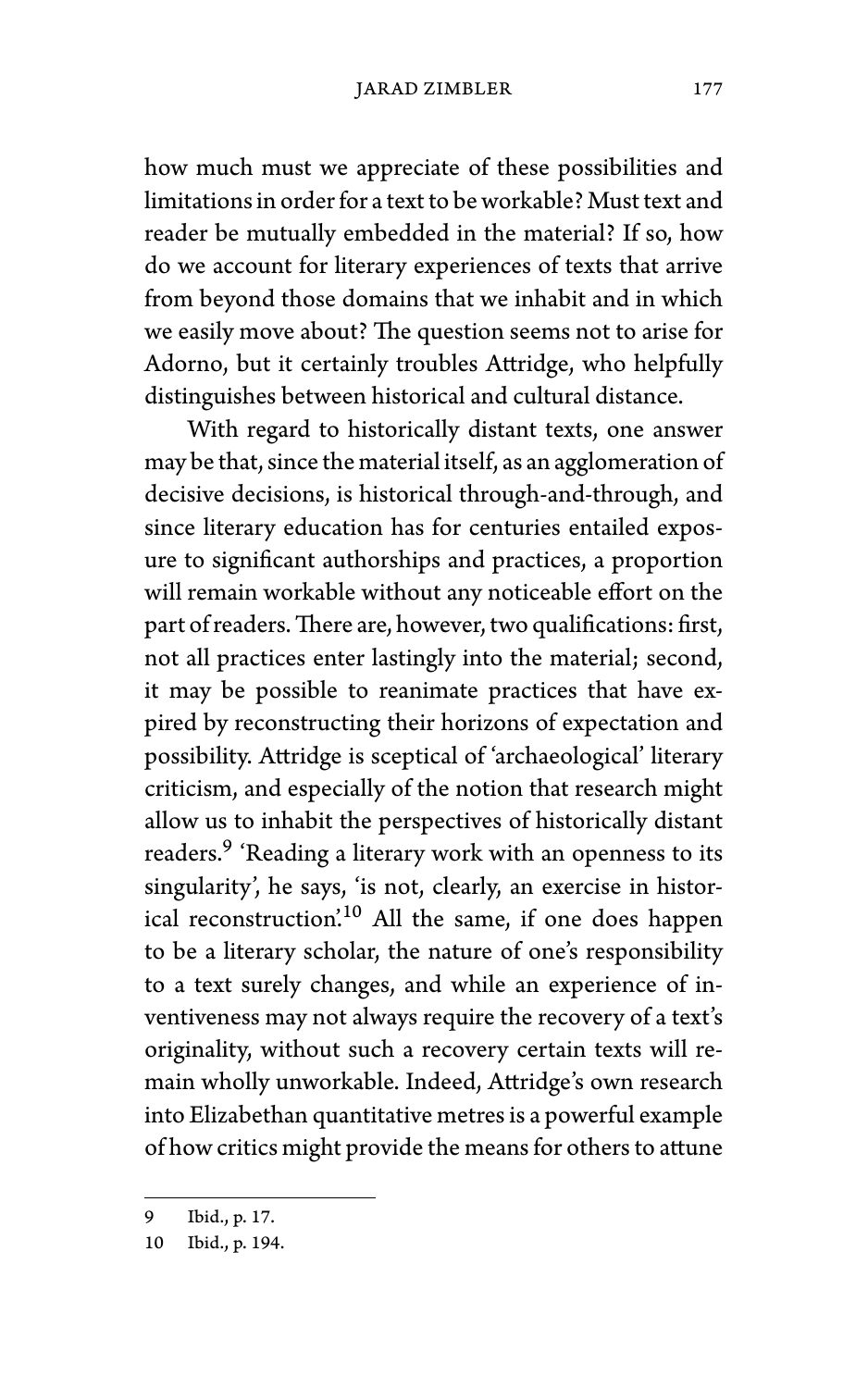themselves to a very different set of aesthetic conditions.<sup>11</sup> This does not mean they will encounter Edmund Spenser's quantitative verse in the manner of his original readers, but only that, through acts of scholarship, deadened texts may be reanimated.

What then does one do with texts that are *culturally* distant? Practically speaking, the fact of a text's legibility means that it has already been somewhat domesticated. If it originates in an alien linguistic environment, this domestication is achieved chiefly through translation, though there are also editorial and bibliographic processes that give the text a familiar appearance, making it look, feel and read as if it were like others published in our language and time.<sup>12</sup> But translation may be responsible for more than domestication: depending on the manner in which it responds to the target literary culture's codes and conventions, it may ensure that an otherwise unworkable text becomes available for literary experience.<sup>13</sup>When thinking about the problem of cultural distance, it is therefore

<sup>11</sup> See Derek Attridge, *Well-Weighed Syllables: Elizabethan Verse in Classical Metres* (Cambridge: Cambridge University Press, 1974).

<sup>12</sup> I use 'domestication' here to refer to processes by which an illegible object becomes a legible text, and is thereafter available for literary experience. The term is used in a narrower sense by Lawrence Venuti to describe a translation practice that aims at fluency and invisibility, and which he contrasts with a 'foreignizing practice' that registers 'the linguistic and cultural differences of the foreign text'. Although he favours the latter, Venuti acknowledges that, in order to carry the text across a threshold of legibility, all translation necessarily involves some degree of domestication. See Lawrence Venuti, *The Translator's Invisibility: A History of Translation* (London: Routledge, 2008), pp. 12–16.

<sup>13</sup> This may be the case with Alaa al-Aswany's *The Yacoubian Building*, the text through which Attridge examines cultural distance in *The Work of Literature* (pp. 211–18). If the experiences of readers of the Arabic and of the English texts are so different, this is perhaps because the translation is somehow more responsive to the demands of inventiveness than the original.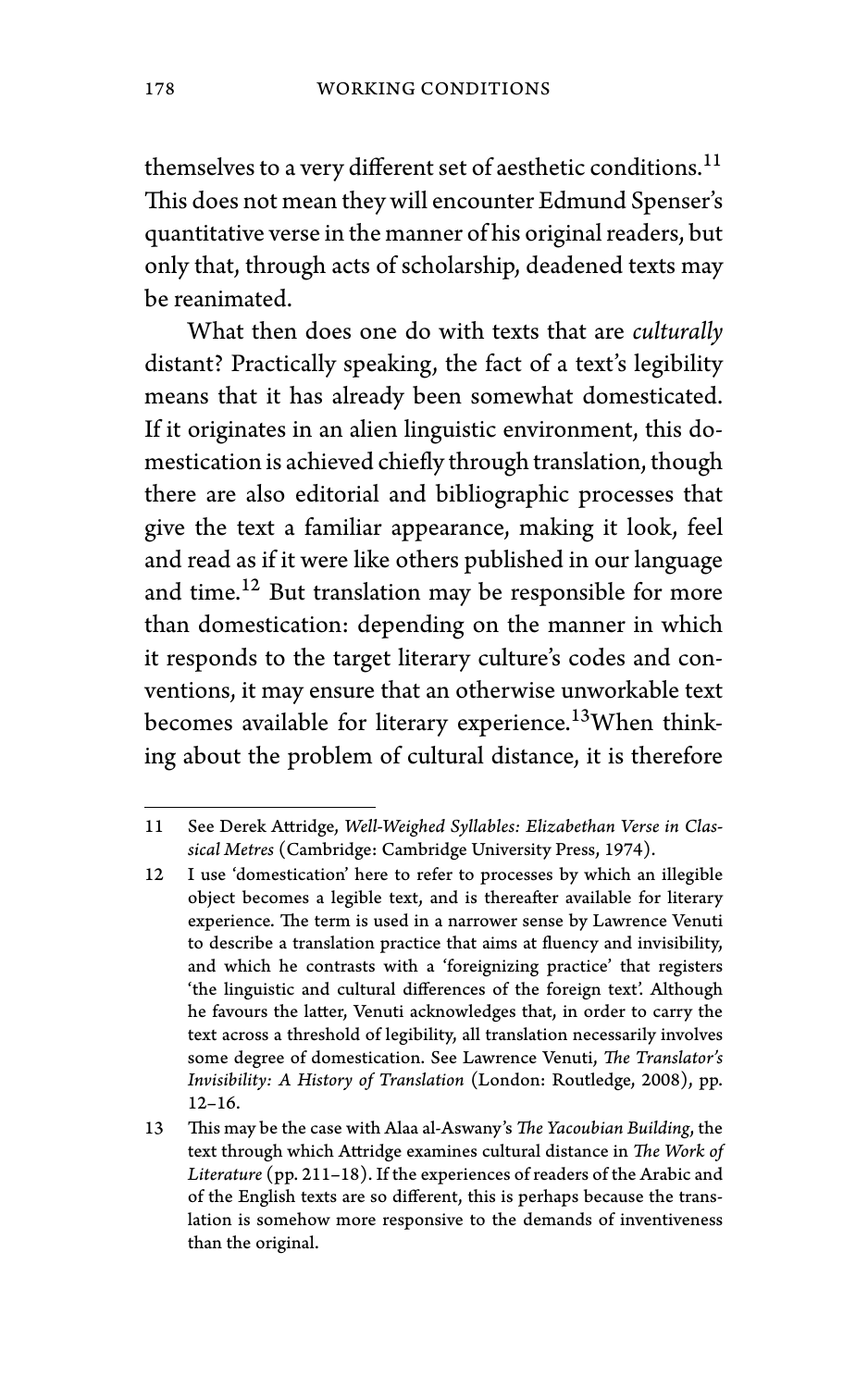worthwhile considering texts whose legibility does *not* depend on translation, because they originate in literary cultures which are distinct, but which make use of a language that is, in a general sense, our own (and which might therefore be described as 'homo-linguistic').<sup>14</sup> In being both familiar and strange, our own and yet other, such texts reveal more clearly the strains of reading across literary cultures. In so doing, they allow us to make explicit the kind of knowledge that conditions literary experience, and ask us to think carefully about our capacity for making texts work: about where this capacity comes from and how it can be developed; and about the resources that we activate in writing, and in reading, and in writing about reading. In short, such texts clarify what is at stake for any critical practice that aspires to be something like a world literary criticism.

It is here that I turn to Arvind Krishna Mehrotra, considering his own verse as well as his translations, and how, for non-Indian anglophone readers, a dialectic of proximity and distance unfolds across these texts.

II

Born in Lahore in 1947, Mehrotra has lived most his life in Allahabad. Abroad, he is best known for *Songs of Kabir*, a volume of translations published in 2011 in the New York Review of Books (NYRB) Classics series, the success of which has led to a selection of his poetry appearing in

<sup>14</sup> As Attridge argues [in this volume](https://doi.org/10.37050/ci-19_02#top), the belief that a single language is shared by a great variety of speech communities relies on a widespread but inadequate notion of what a language is. In light of this inadequacy, we might understand 'homo-linguistic' literary cultures simply as those amongst which legibility does not depend on translation, so long as we also keep in mind that the threshold of legibility is by no means fixed.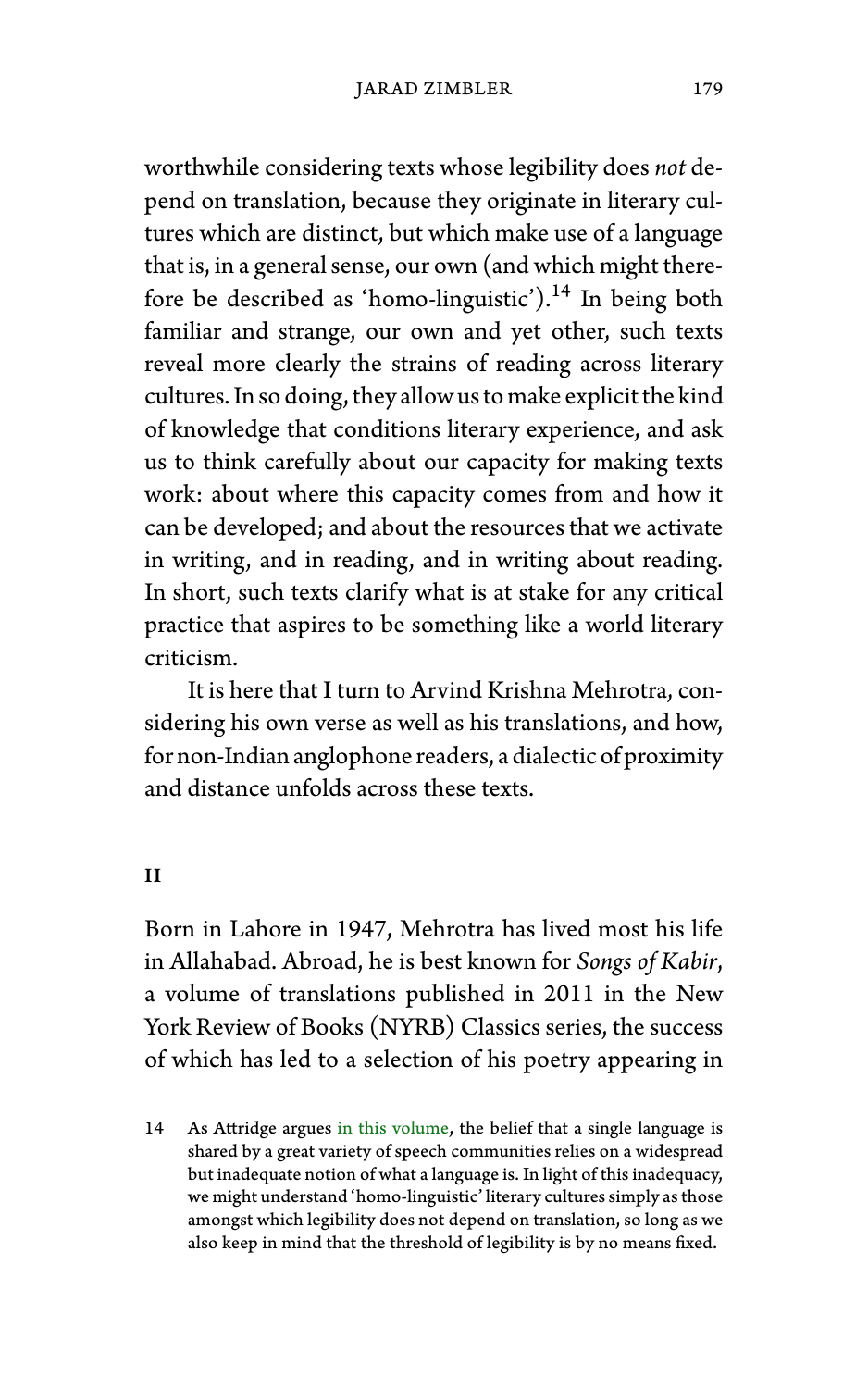the NYRB Poets series. Advertising the latter, the NYRB website states that 'until now his work has rarely been available in the United States and Britain', whilst assuring us that 'Mehrotra's poetry […] reflects an intense and original engagement with American poetry, especially the work of William Carlos Williams and the Beats'.<sup>15</sup>

This characterization contributes to the kind of domestication that I describe in the previous section: it makes Mehrotra legible for British and American readers by relating him to recognizable metropolitan poets. But it is not without justification. Throughout his career, Mehrotra has seemed to enact with enthusiasm what we might describe as a cosmopolitan disposition. He reflects in a recent essay that he had, from the outset, taken his 'bearings from distant stars', and though he here specifies 'e. e. cummings and Kahlil Gibran',<sup>16</sup> he elsewhere notes the impact of first reading *Penguin Modern Poets 5*, which appeared in 1963 and included poems by Gregory Corso, Lawrence Ferlinghetti, and Allen Ginsberg.<sup>17</sup>

*Songs of Kabir* itself clearly signals Mehrotra's cosmopolitanism. For in translating 'the most outspoken' of the medieval Indian *bhakti* poets, whose performances mocked at pieties of caste, class, religion, and also language and script, Mehrotra follows a well-trodden

<sup>15 &#</sup>x27;Arvind Krishna Mehrotra, *Selected Poems and Translations*', *New York Review of Books* <[https://www.nyrb.com/products/arvind-krishna](https://www.nyrb.com/products/arvind-krishna-mehrotra)[mehrotra>](https://www.nyrb.com/products/arvind-krishna-mehrotra) [accessed 8 November 2019].

<sup>16</sup> Arvind Krishna Mehrotra, 'Introduction', *A History of Indian Literature in English*, ed. by Arvind Krishna Mehrotra (New York: Columbia University Press, 2003), p. 26.

<sup>17</sup> Laetitia Zecchini, '"We Were Like Cartographers, Mapping the City": An Interview with Arvind Krishna Mehrotra', *Journal of Postcolonial Writing*, 52.1–2 (2017), pp. 190–206 (p. 191).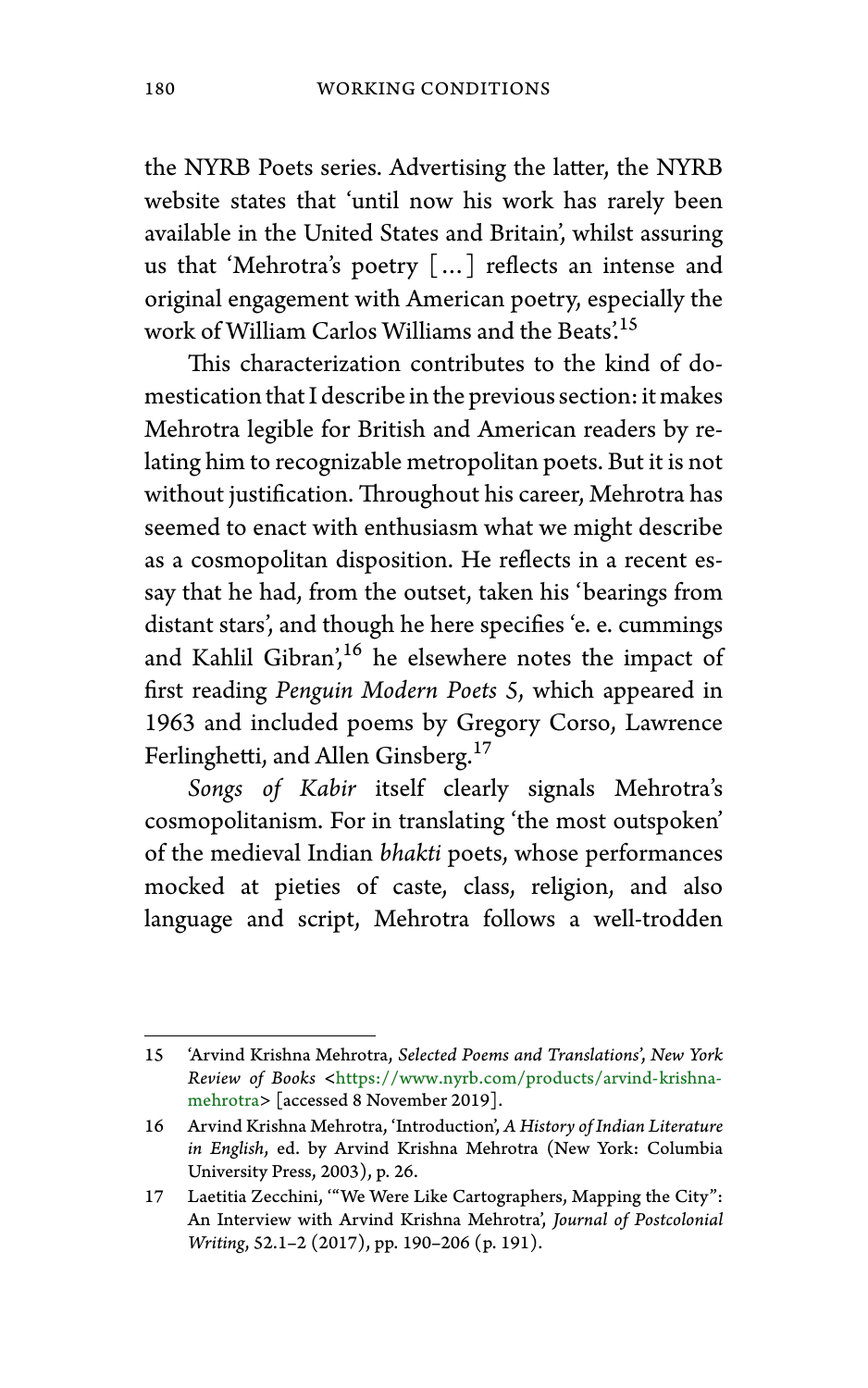path.<sup>18</sup> Ezra Pound tried his hand at the beginning of the twentieth century, in a collaboration with Kali Mohan Ghose;19Rabindranath Tagore published his *One Hundred Poems of Kabir* in 1915, two years after his Nobel Prize in Literature; $^{20}$  and Robert Bly worked with Tagore's translations to produce his own versions in 1971.<sup>21</sup>

No less important, Mehrotra's translations seem to go out of their way to meet British and American readers on familiar linguistic and aesthetic territory. We can see this in his version of KG  $179:^{22}$ 

> It take a man that have the blues so to sing the blues. — Leadbelly

O pundit, your hairsplitting's So much bullshit. I'm surprised You still get away with it.

If parroting the name Of Rama brought salvation, Then saying *sugarcane* Should sweeten the mouth, Saying *fire* burn the feet, Saying *water* slake thirst, And saying *food* Would be as good as a belch.

21 Robert Bly, *The Fish in the Sea is Not Thirsty: Kabir Versions* (Northwood Narrows, NH: Lillabulero Press, 1971). This was the first of several publications devoted to Bly's translations of Kabir.

<sup>18</sup> Arvind Krishna Mehrotra, *Songs of Kabir* (New York: New York Review of Books, 2011), p. xxiii.

<sup>19</sup> Kali Mohan Ghose and Ezra Pound, 'Certain Poems of Kabir', *The Modern Review*, 13.6 (1913), pp. 611–13.

<sup>20</sup> Rabindranath Tagore, *One Hundred Poems of Kabir* (London: Macmillan, 1915).

<sup>22</sup> Mehrotra, *Songs of Kabir*, p. 26. 'KG' here refers to Parasnath Tiwari's edited collection, *Kabir Granthavali* (Allahabad: Hindi Parisad, 1961), one of four source texts used by Mehrotra, though all but three of the *pada*s he translates are from either this volume, or Mata Prasad Gupta's *Kabir Granthavali* (Allahabad: Lok Bharti Prakashan, 1969), identified by the acronym KGG.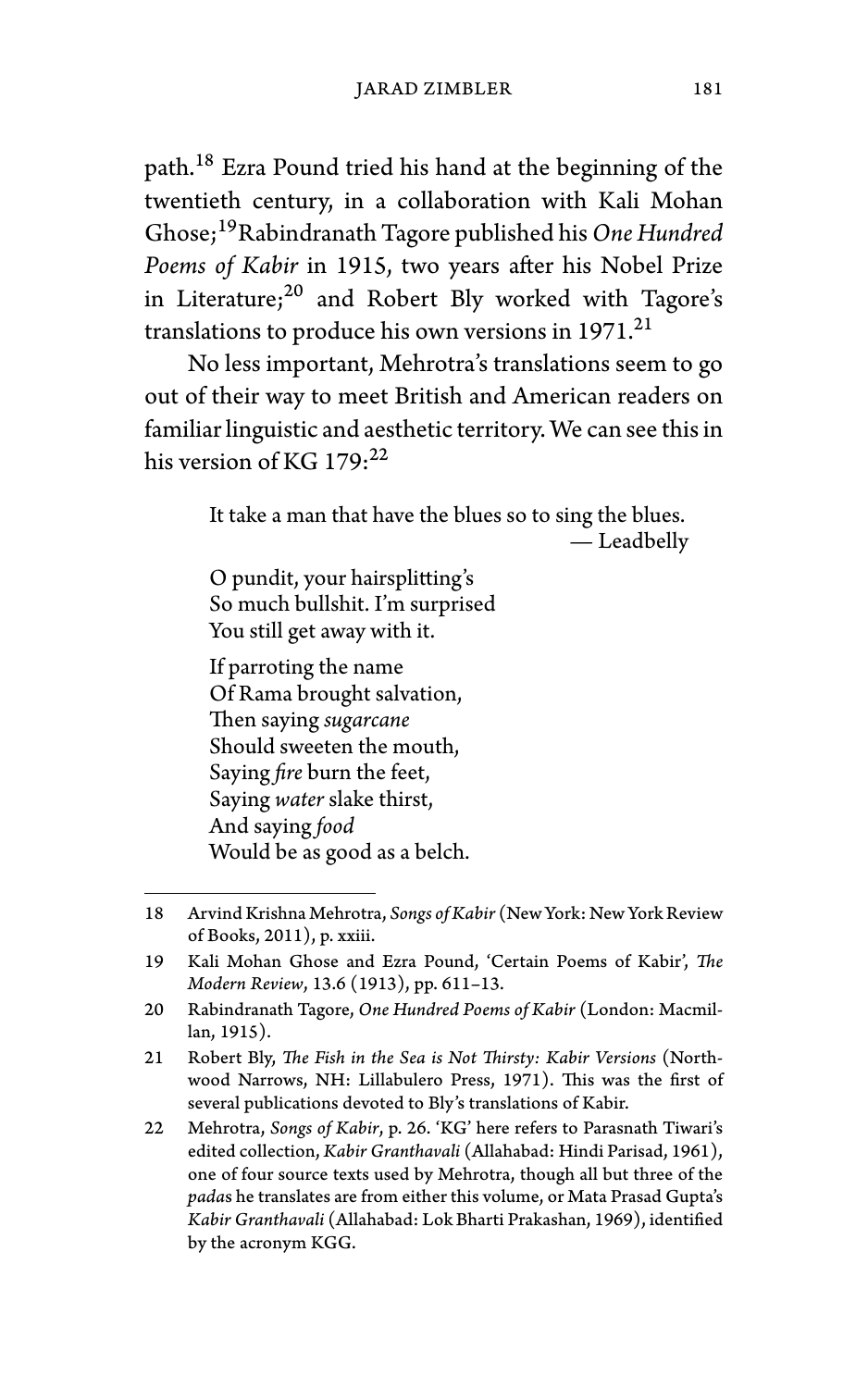If saying *money* made everyone rich, There'd be no beggars in the streets. My back is turned on the world, You hear me singing of Rama and you smile. One day, Kabir says, All bundled up, You'll be delivered to Deathville.

In the volume's Preface, Wendy Doniger notes that 'Mehrotra tries to push the poems as far as he can towards Americanese, in the direction of the language that comes most naturally to him', using 'Slang, neologisms, and anachronisms', to produce some of the 'shock-effect that upside-down language would have had upon Kabir's fifteenth-century audiences', and to 'say what cannot otherwise be said about god and caste and Hindu-Muslim conflict'.<sup>23</sup>

As examples of what Doniger calls 'contemporary language' and 'colloquialism', she cites two words that appear in KG 179, *bullshit* and *Deathville*, to which we might add *getting away with it*, and *all bundled up*, as well as syntactic features, such as the contraction of *hairsplitting's*, *I'd*, *there'd*, and *you'll*, and the anachronistic Leadbelly epigraph. More than merely contemporary or colloquial, the language of the poem is tough, plain-speaking, and confrontational — effects achieved as much through lineation and prosody as through anaphora and rhyme. Breaks in the line mostly coincide with breaks in syntax, and where this is not the case enjambment is counteracted by some other feature. So, in the first verse paragraph, the cross-rhymes on *pundit*, *bullshit* and *with it* help to organize pauses consonant with the syntax. They also give the opening lines a punchiness felt on the lips and teeth.

<sup>23</sup> Wendy Doniger, 'Preface' , in Mehrotra, *Songs of Kabir*, pp. vi-xviii (pp. xvii-xviii).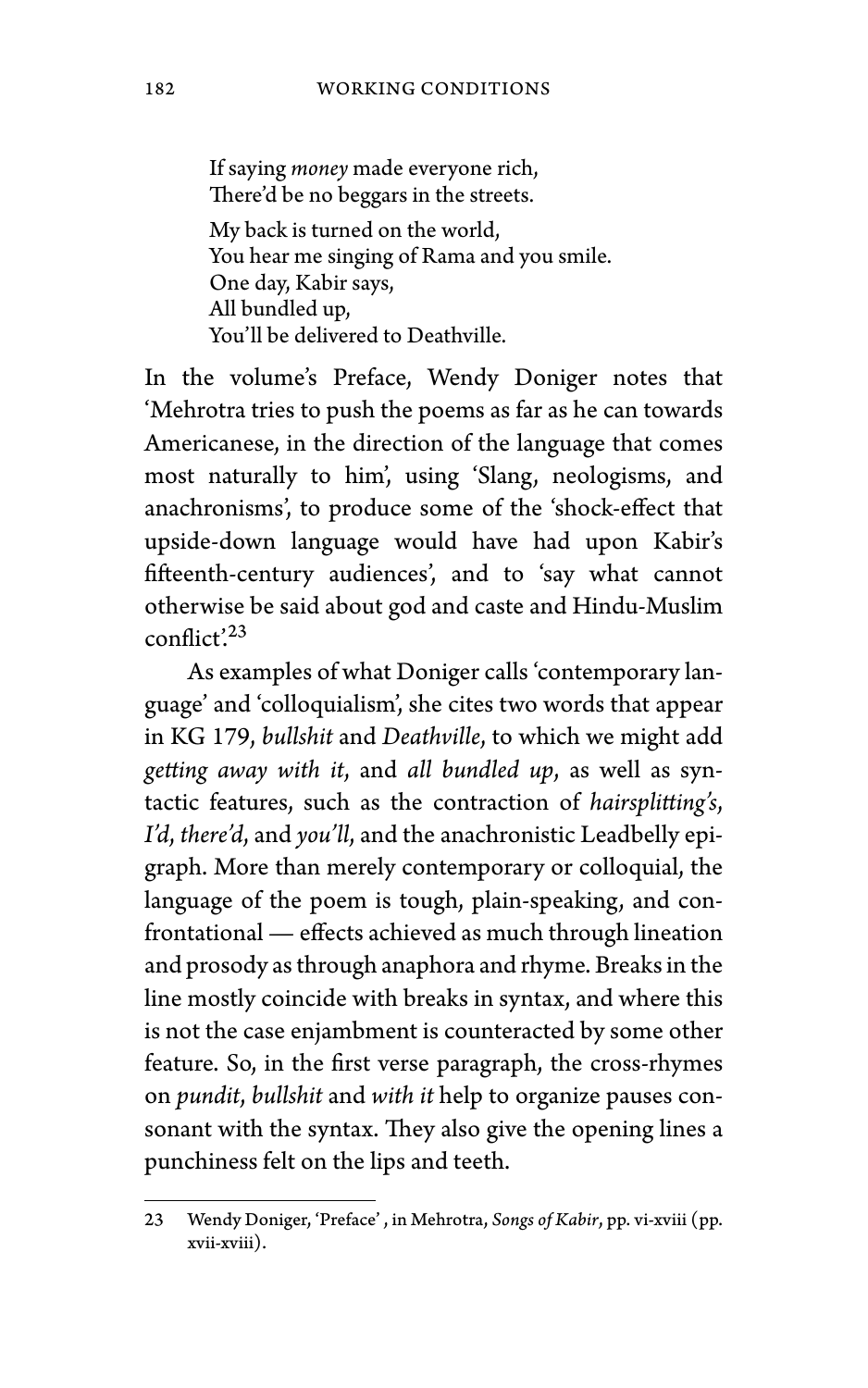The energy of these lines is all directed against the *pundit*, a loan-word which contributes to the colloquial contemporaneity of the poem, whilst indexing the language of Kabir's original, so that its sights are set both on the Brahmin scholar of Hinduism's sacred texts as well as on the talking heads, public professors, and media experts of our own moment. The distinctions without differences, the speech without significance, the portentous prognostications, and rebarbative retrospectives: all are dismissed as empty verbiage in lines whose identical rhymes give them bite, whilst communicating a disregard for aural decorum.

It is therefore appropriate that instead of the opening's relatively complex structure, the two verse paragraphs that follow are made of quite simple conditional sentences, in which the repetition is chiefly grammatical and semantic. Which is not to say that there are no surprises, for the object of scorn is not simply a bankrupted scholasticism, but a broader error about the nature of language, made by the poets and critics of today as much as by the clerics of the past, who forget the limited power of words.

Yet if the poem seems headed towards a familiar complaint about needing to do rather than say, it swerves sharply at the end. First, because the Kabir persona turns away from the world, preferring song to action. Second, because the punchiness of the opening returns in the final two lines, which curse the self-satisfied expert with a fate somehow worse than mere death. Being 'all bundled up' and 'delivered' recalls a mob kidnapping, and 'Deathville', in figuring humanity's end as some kind of townlet or suburban neighbourhood, associates the experience of death with a semi-permanent lingering on the edges of life.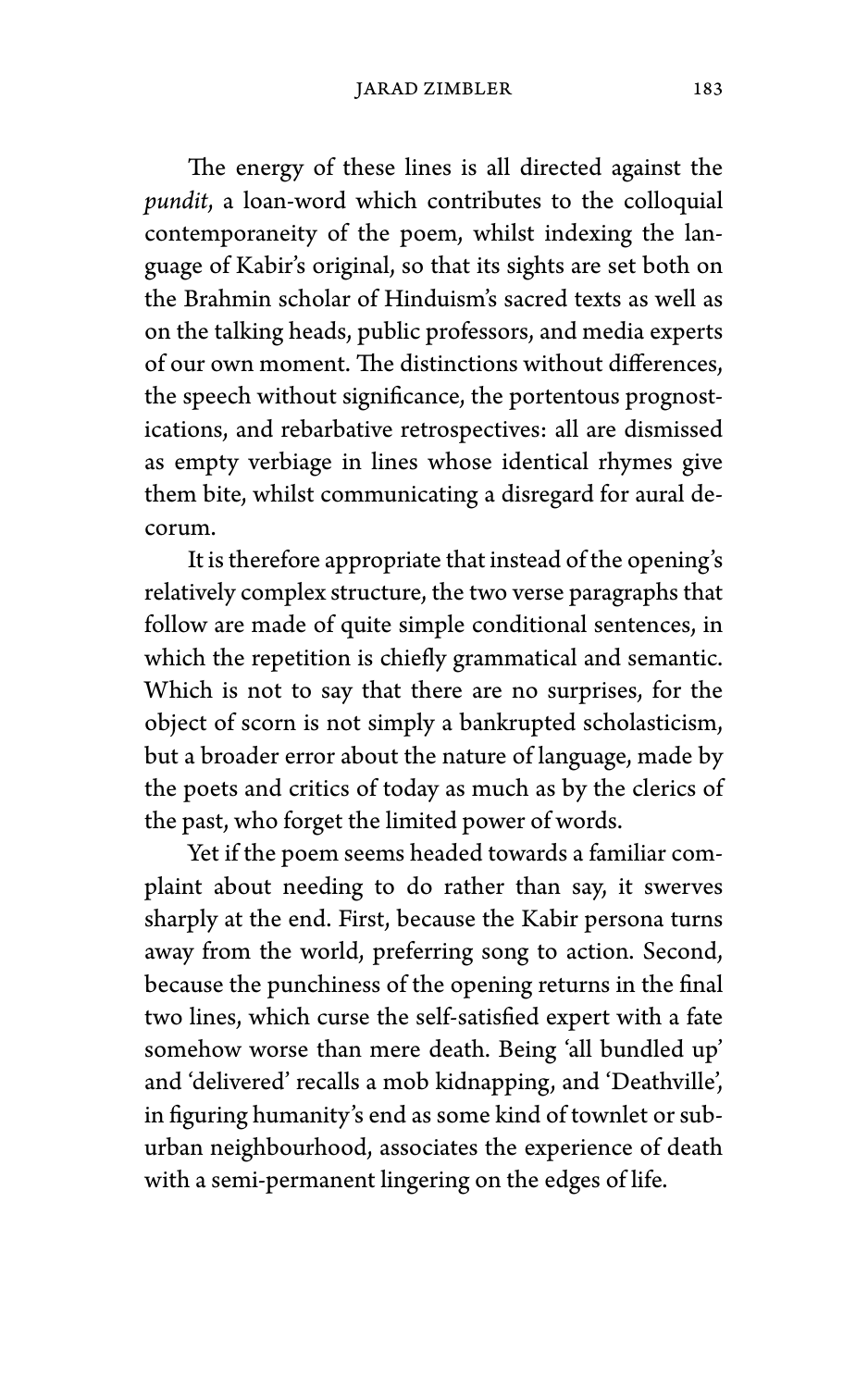But the word that delivers the final blow also identifies Kabir's singing with a particular group of mid-twentiethcentury American poets. For*Deathville*— which translates *jamapuri*, meaning, literally, the town or city of Yama, the god of death and the underworld — belongs more obviously to American English of this earlier moment than to American English of the new millennium. The *OED* informs us that '-ville' is chiefly associated with American colloquial speech, especially of the 1930s through to the 1960s, and the *Dictionary of American Slang* confirms that, from the mid-fifties to the mid-sixties, the suffix was 'in wide bop and cool use', often designating a place or a state as uninteresting, as in '*Dullsville*', '*Hicksville*', and '*squaresville*'.

*Deathville*, then, seems to cast Kabir as a latter-day Beat, identifying his song with an irreverent countercultural poetic idiom steeped in a mysticism of bodily ravishment and a language of the everyday, if not of the banal and bathetic, though it is by no means the only source of this identification. Other of the poem's colloquialisms, *bullshit* and *get away with it*, had likewise been in use since at least the 1930s, and this kind of mid-century American flavouring is found across the whole of *Songs of Kabir*: 'Brother', 'figure it out' (KG 116); 'bedroom eyes', 'all hell breaks loose', 'get the story' (KG 138); 'shortchanging' (KG 93); 'cleaned out by thieves', 'best part of town', 'won't be pretty', 'Fearlessburg' (KG 170); 'punditry', 'Keep cool', 'Wipe the bootlicker's smile / Off your face' (KG 77); 'check out the place' (KG 29); 'smart guys', 'the only / Dimwit in town' (KGG 1.146); 'Load of crap', 'Deathville' (KGG 3.53); 'get a big head', 'Be street-smart', 'screw up your life' (KG 73); 'you blew it', 'sticky spunk', 'Has you by the balls' (KG 60); 'Goners'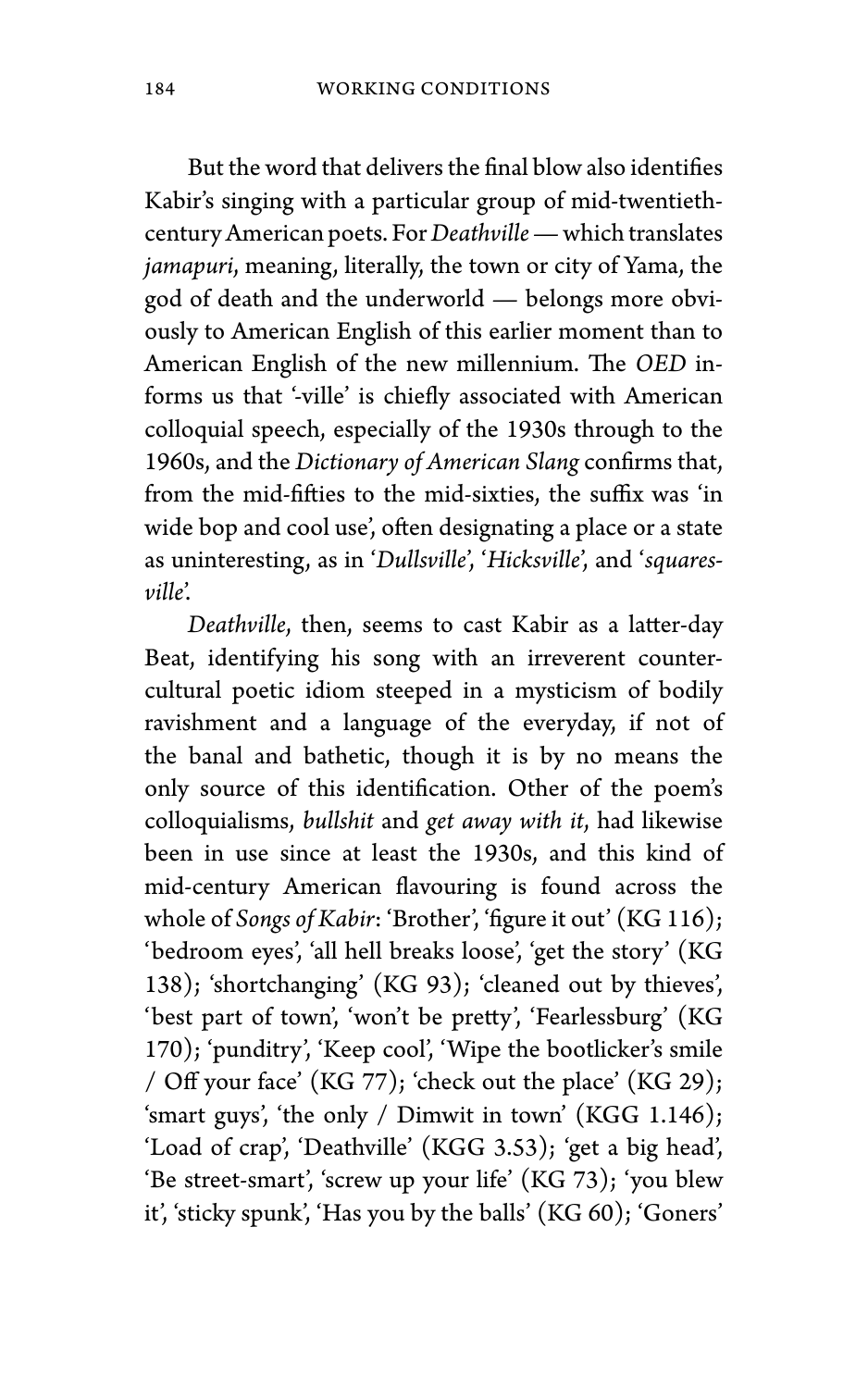(KG 167); 'Ended up on the couch' (KG 2.23). Of course, few of these phrases are quite as precisely localized as 'Deathville', and Mehrotra's colloquialisms are anyway as much grammatical as lexical. However, taken together with certain attitudes and themes, they all contribute to the impression that, among the several Kabirs emerging from Mehrotra's volume, there is one who appears very much like a tough-talking, slang-relishing 'subterranean' American poet of the sixties, unafraid of the body's urges and its frailty, intimate with sexuality, insanity, and death.

#### III

Mehrotra's KG 179 seems to close the distances — cultural and historical — between talking heads and religious scholars, as well as between poet-mystics of medieval India and poet-mystics of mid-twentieth-century America. In this way, it domesticates Kabir for contemporary British and American readers, making his poetry newly workable, $^{24}$  and provides evidence of the kind of engagements that the NYRB website claims on Mehrotra's behalf. As an act of translation that facilitates the passage of a canonical authorship whilst identifying itself with cosmopolitanism, it also gives support to recent theories of world literature that emphasize circulation, whether of texts, forms or genres.

However, this reading of KG 179 is unsettled by the history of Mehrotra's interest in Kabir, which begins as early as 1967, but comes to fruition in 1970, when a selection of his translations appeared in *Vrishchik*, an Indian little magazine. Gathered under the heading 'Recastings

<sup>24</sup> In contrast, reading them today, Tagore's translations strike me as distinctly unworkable.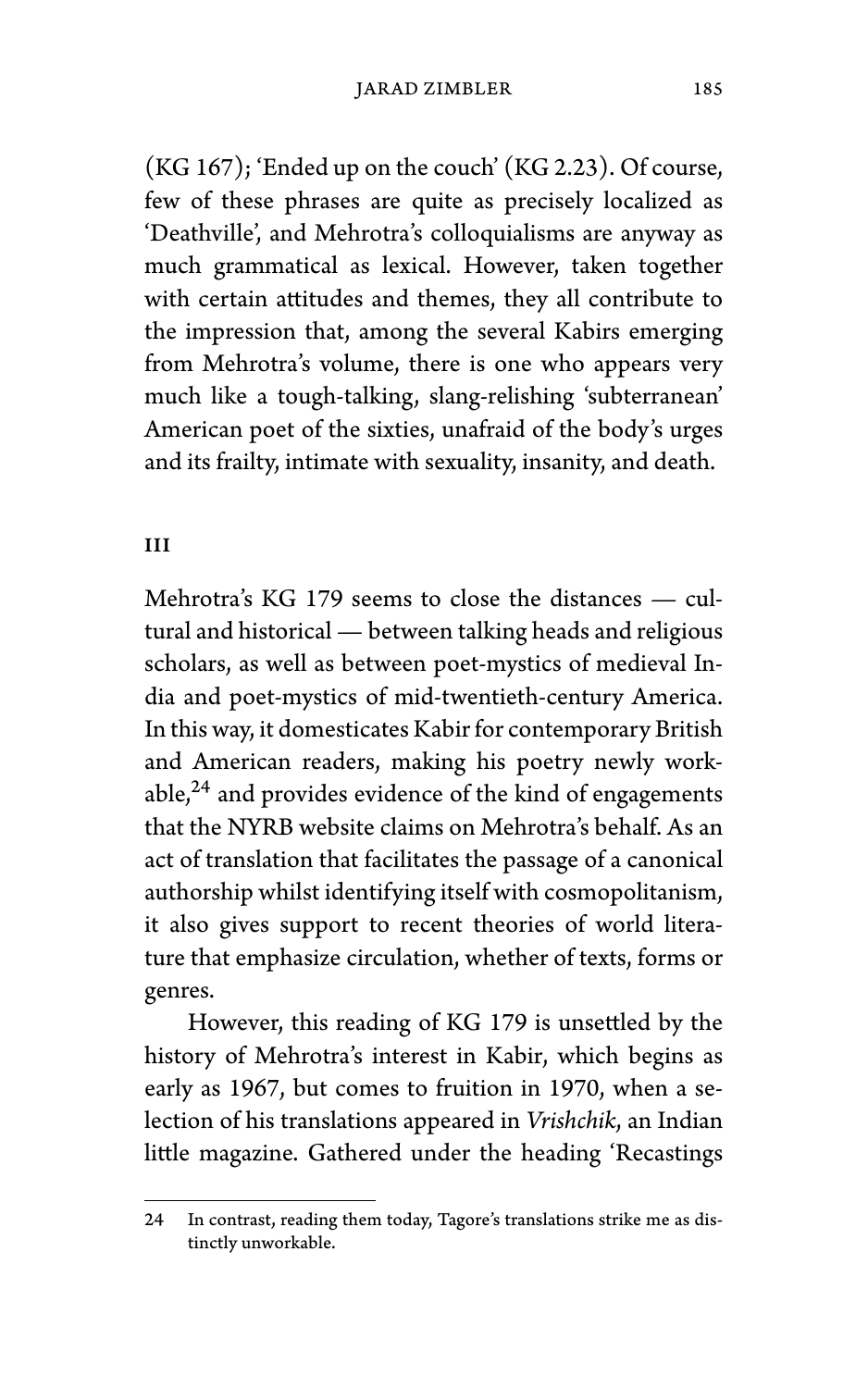from Kabir', they were accompanied by a note which confirms that, from the outset, Mehrotra intended his version of the *bhakti* poet to be confrontational and contemporary:

> I hope there's a scholar/reviewer who is already snooping around these recastings, smacking his lips, all set for the kill. I hope someone rushes excitedly to Kabir's oeuvre and comes back with the headline: THESE DAMN THINGS DON'T EXIST THERE. In all probability they don't. Yet. Between Kabir and me stand five centuries, and any number of vulgar translations of his poetry – mainly Tagore's and Bankey Behari's. All these and more had to be melted, purified, and cast again. So Kabir began living in the nineteen seventies, I in the fourteen hundreds<sup>25</sup>

However, if the metallurgic metaphors explain Mehrotra's choice of heading, his insistence on Kabir's contemporaneity is somewhat belied by the poems themselves. Here is one, which, like KG 179, concerns itself with death's inevitability and lack of regard for rank and religiosity:

> you be pauper or prince or the mendicant-saint, once you have come you must then end riding his throne one reaches the grave, the other is in irons bound and limps towards it $^{26}$

Moving decisively away from Tagore's odic lyricism, Mehrotra tends towards the epigrammatic. The verse is terse, an effect achieved by simplicity of diction and

<sup>25</sup> Arvind Krishna Mehrotra, 'Recastings from Kabir', *Vrishchik*, 1.11–12 (1970), pp. 4–6 (p. 6).

<sup>26</sup> Ibid.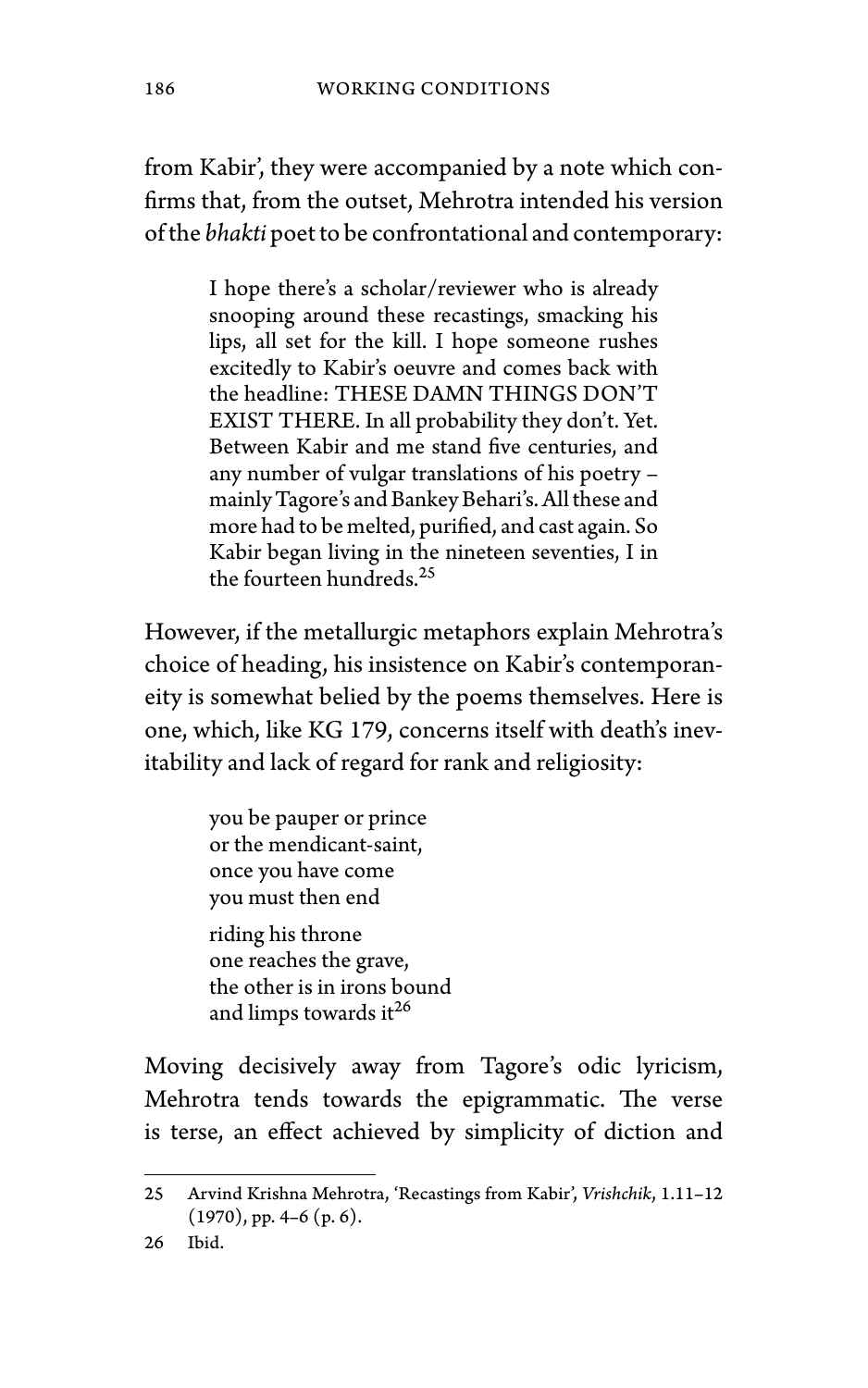abbreviated two-beat lines, with line-breaks replacing the formalized caesurae of the printed Hindi *pad*. And yet the poem's lexicon as well as its syntax create an impression that Kabir belongs very much to the past: *pauper* and *mendicant* are antiquating, as are the inversion of verb and prepositional phrase in the penultimate line, and the use of *you be* rather than *whether you are* in the first clause. The impression is reinforced semantically, in references to iron bonds, royal litters, and princes.

In short, this Kabir is quite different from the one we encounter in Mehrotra's later volume, the contrast nowhere clearer than in comparing 'in irons bound' with KG 179's 'all bundled up'.<sup>27</sup> And yet this 'recasting' was produced closer in time to the emergence of the Beats, and closer still to Mehrotra's discovery of them. If one of the achievements of *Songs of Kabir* really is to infuse the *bhakti* poet with the counter-cultural energy of Ginsberg and Corso, why does Mehrotra come so late to their idiom? Are we dealing here with the aesthetic time-lag attributed to the literary world's outlying provinces, $28$  or with the asynchrony of the literary world-system?<sup>29</sup>

It is difficult to answer these questions without turning to Mehrotra's own verse, beginning with 'Bharatmata: A Prayer'. The first of his major mature poems, it was

<sup>27</sup> In his comparison of two of Mehrotra's translations of KG 85, Peter McDonald likewise notes that the recent version creates 'a more supple idiomatic English', freed of 'the sonorous Yeatsian repetitions […] and stilted syntactic inversions […] of the first version', *Artefacts of Writing: Ideas of the State and Communities of Letters from Matthew Arnold to Xu Bing* (Oxford: Oxford University Press, 2017), p. 239.

<sup>28</sup> Pascale Casanova, *The World Republic of Letters*, trans. by Malcolm B. DeBevoise (Cambridge, MA: Harvard University Press, 2004).

<sup>29</sup> Warwick Research Collective (WReC),*Combined and Uneven Development: Towards a New Theory of World-Literature* (Liverpool: Liverpool University Press, 2015).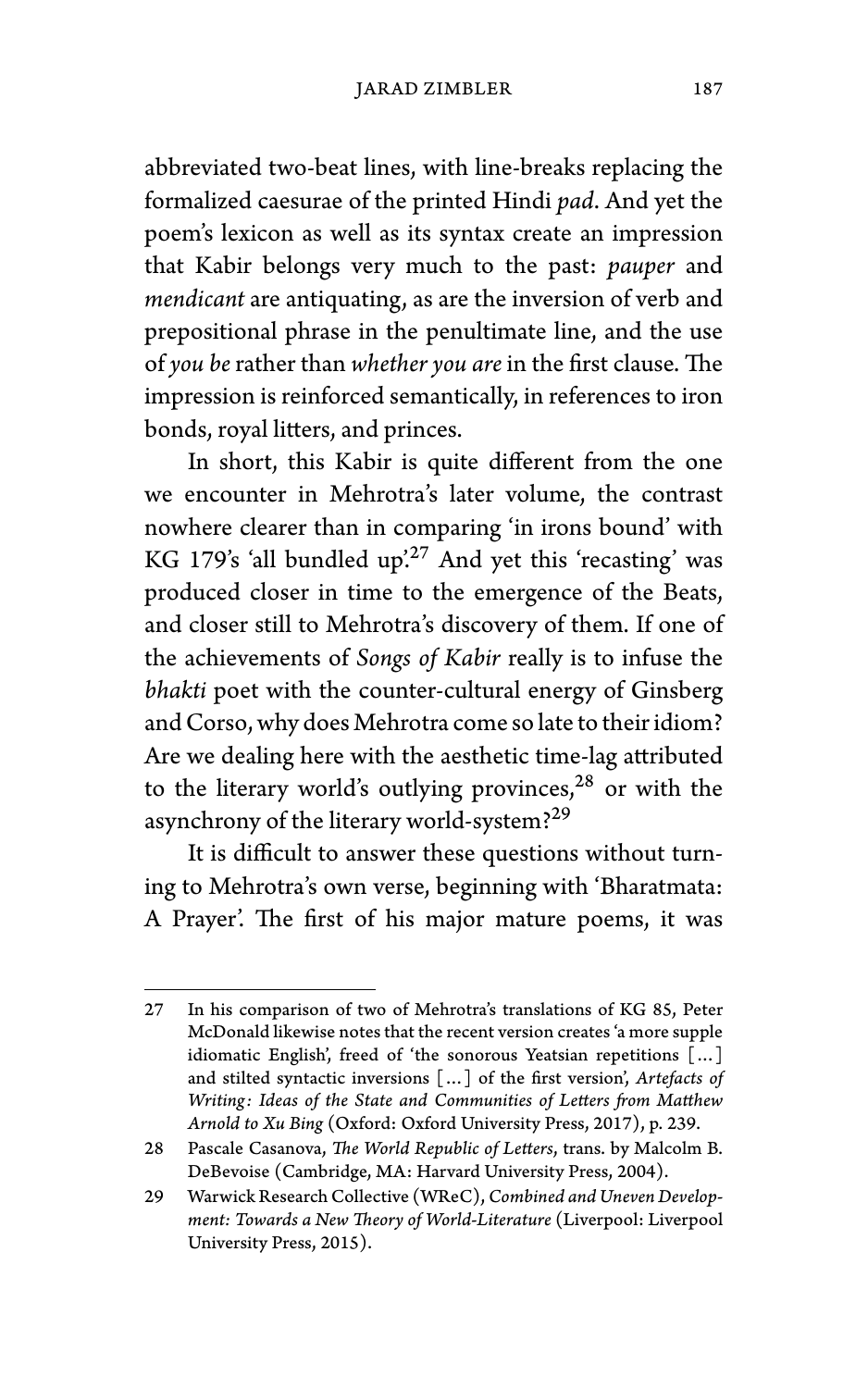published in a 1966 pamphlet by the ezra-fakir press of Bombay, and then reprinted in a 1970 issue of *Mahfil*, an American journal devoted to South Asian writings. A reasonably long poem, 'Bharatmata' cannot be cited in full, but what follows is the first of its eight sections:

```
O BHARATMATA
O SOCIALIST MOTHER INDIA
O BRIGHT STAR
O LAND OF THE PEACOCK & THE LION
  LAND OF THE BRAHMAPUTRA & THE HIMALAYA
        OF THE BRAVE JAWAHAR
        OF THE MIGHTY GANDHI
HOMAGE TO THEE
india
my beloved country, ah my motherland
you are, in the world's slum
the lavatory
the septic tank where in paper gutters
fall the
marksrublesdollarspoundsyenslirasfrancs
yet our stomachs remain sirens
tooting pathetic messages
i am so used to your cities with a
chain reaction of suburbs
where whole families live in bathrooms
and generations are pushed out of skylights
and the next one sticks out its head
like a tapeworm through frozen shit.
used to the village reduced to a bone
and then swallowed.
i am used to seeing pot-bellied children
ride the dog with jockey's confidence.
used to the old man pick his nose
in prayerlike concentration.
used to a hand
            rag like
            wiping the
            mouse like
            car
```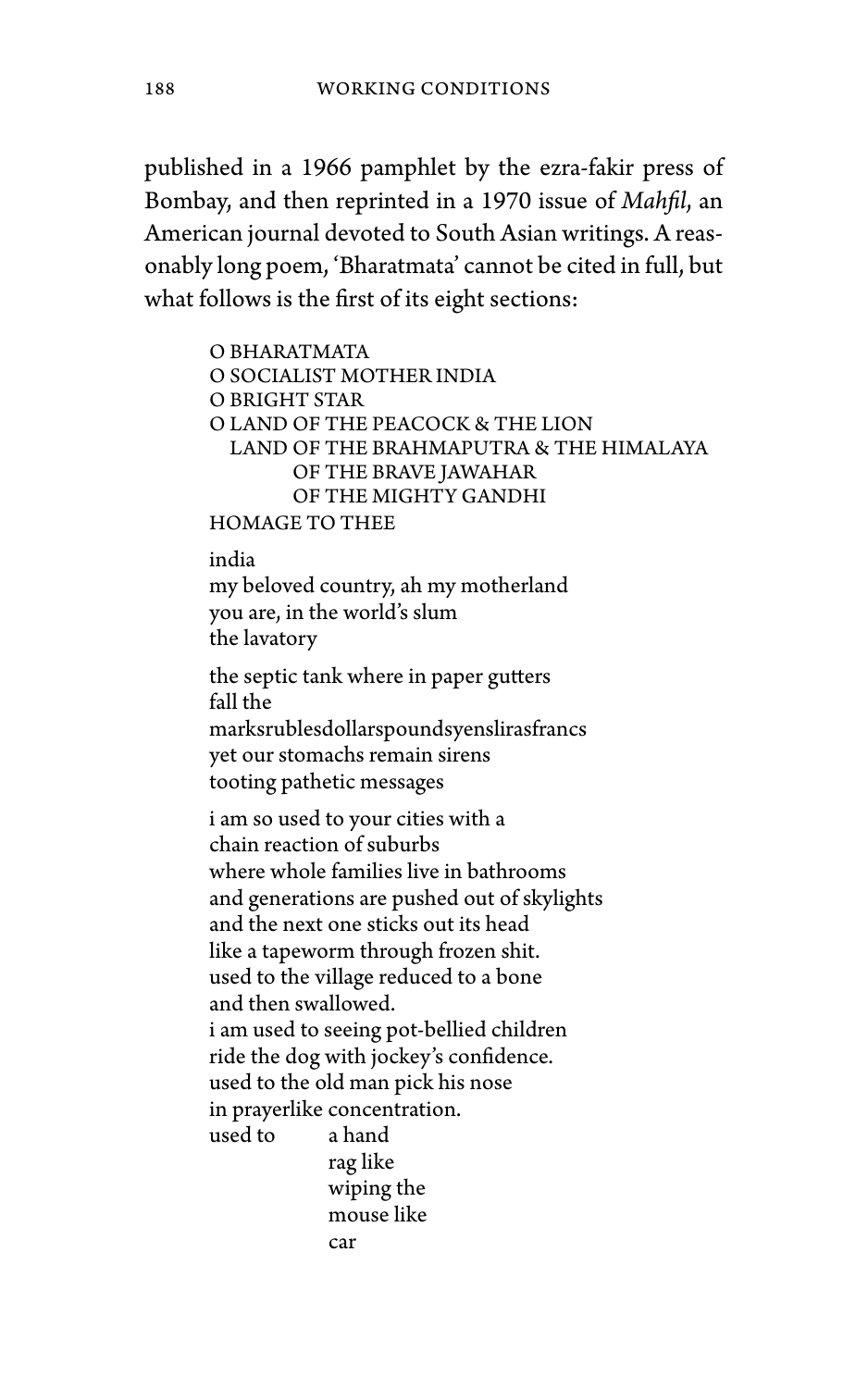with a leaf outside industry house  $\rm^{30}$ 

As with the translations of Kabir, there is little in language or lineation to challenge a non-Indian anglophone reader, and certainly nothing to stifle the force of the invective, which rips away the mask of the opening incantations, reversing the poem's epideictical tenor from praise to blame. On the contrary, it seems that one of the poem's aims is to situate India in the world, subject to economic imperatives originating in the advanced economies. Thus the invocations of local power, whether in the domains of nature (Brahmaputra, Himalaya) or of politics ( Jawahar [Nehru], Gandhi), are expelled as hot air, the 'pathetic messages' of empty stomachs.

And yet, even if the poem's progress deflates the localizing gestures of the opening paragraph, for any non-Indian reader the anaphoric stress on habituation — the four sentences in which 'used to' is the main verb — re-asserts a cultural distance, which grows towards the section's final lines, where the leaf is juxtaposed more jarringly with the productive technologies signalled by 'industry house' than with the mouse-like car. For what is only too familiar to the persona (and presumably to readers for whom such scenes are similarly commonplace) is likely to have struck the poem's non-Indian readers as very much unfamiliar; and though the shape of the verse imbues the final line with the qualities of the turn, it is difficult not to feel that something of the effect is lost if one does not know the precise location and significance of industry house.

<sup>30</sup> Arvind Krishna Mehrotra, *Bharatmata: A Prayer* (Bombay: ezra-fakir press, 1966).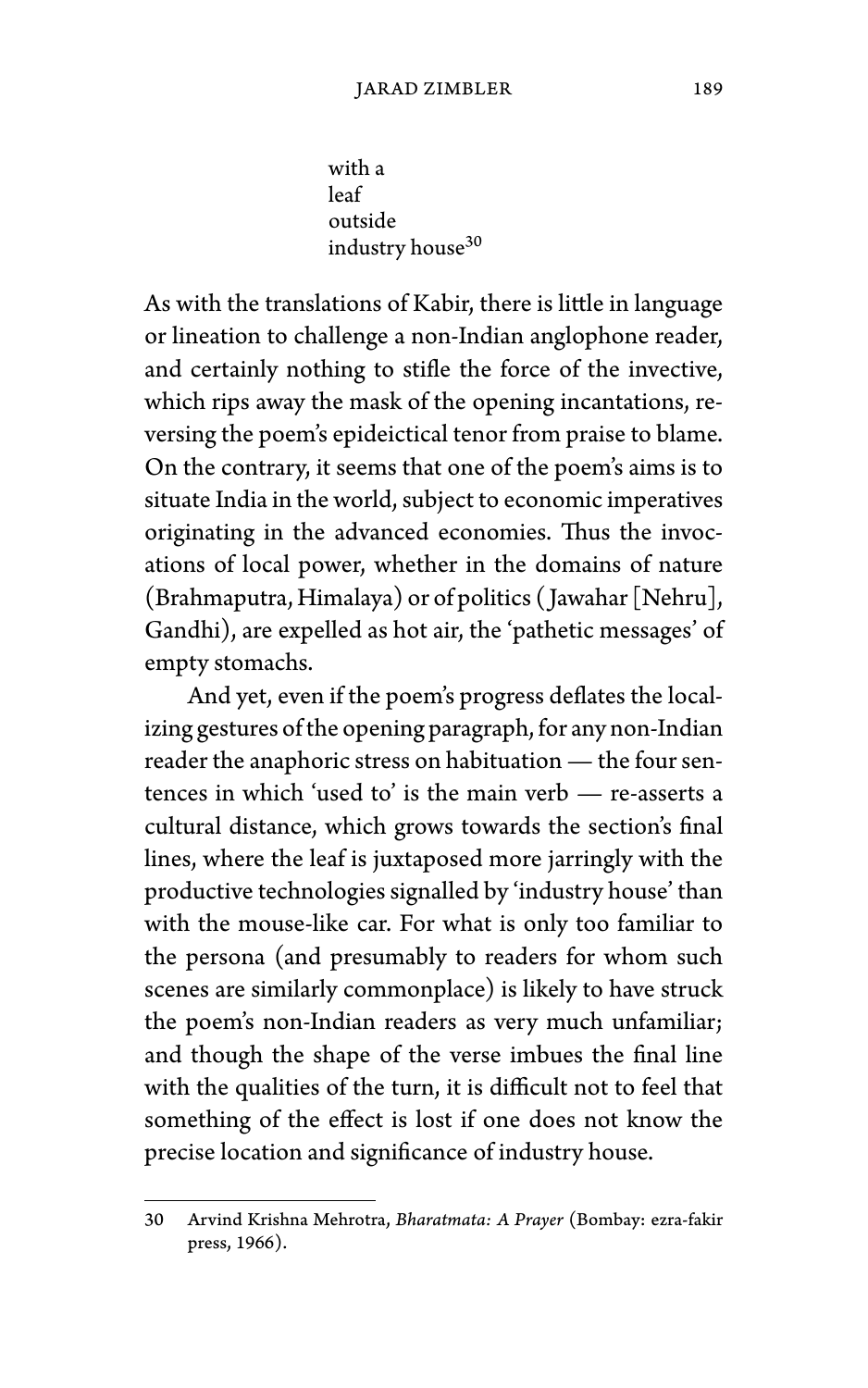In truth, there is unease long before we reach this point, for though the rhetorical magic of the preliminary incantations may be dispelled, the very title of Mehrotra's poem invokes a liturgical tradition quite distinct from that of the siddur, psalter, and hymnal, and one embedded in religious beliefs and practices which will be present to a good number of American and British readers only as a sense of absence, a lack in knowledge and understanding. Likewise with the poem's opening dedications, to Indira Gandhi and Malay Roy Choudhury. The former had come to power as Prime Minister early in 1966, but if one initially suspects she is the object of praise — the SOCIALIST MOTHER INDIA— that interpretation is difficult to sustain as the poem unfolds, full of scorn for politicians. Full of scorn for poets too, so that, even if one knows that Choudhury had recently been imprisoned for the obscenity of his poem 'Stark Electric Jesus', the meaning of the dedication is opaque.

This sense of uncertainty continues throughout, for me, and perhaps for most readers who encountered 'Bharatmata' in the pages of *Mahfil*. This has to do with the manner in which the poem pulls one in — through the use of idiomatic and technical repertoires that are compelling but hardly uncomfortable— whilst periodically disturbing one's confidence, in ways small (the appearance of untranslated words, references to local places and practices), and large (the invocations, at the poem's beginning and its end, of a Hindu liturgical tradition). This effect is crystalized in the section which begins:

> ah walt whit wish you were around and tried to contain these multitudes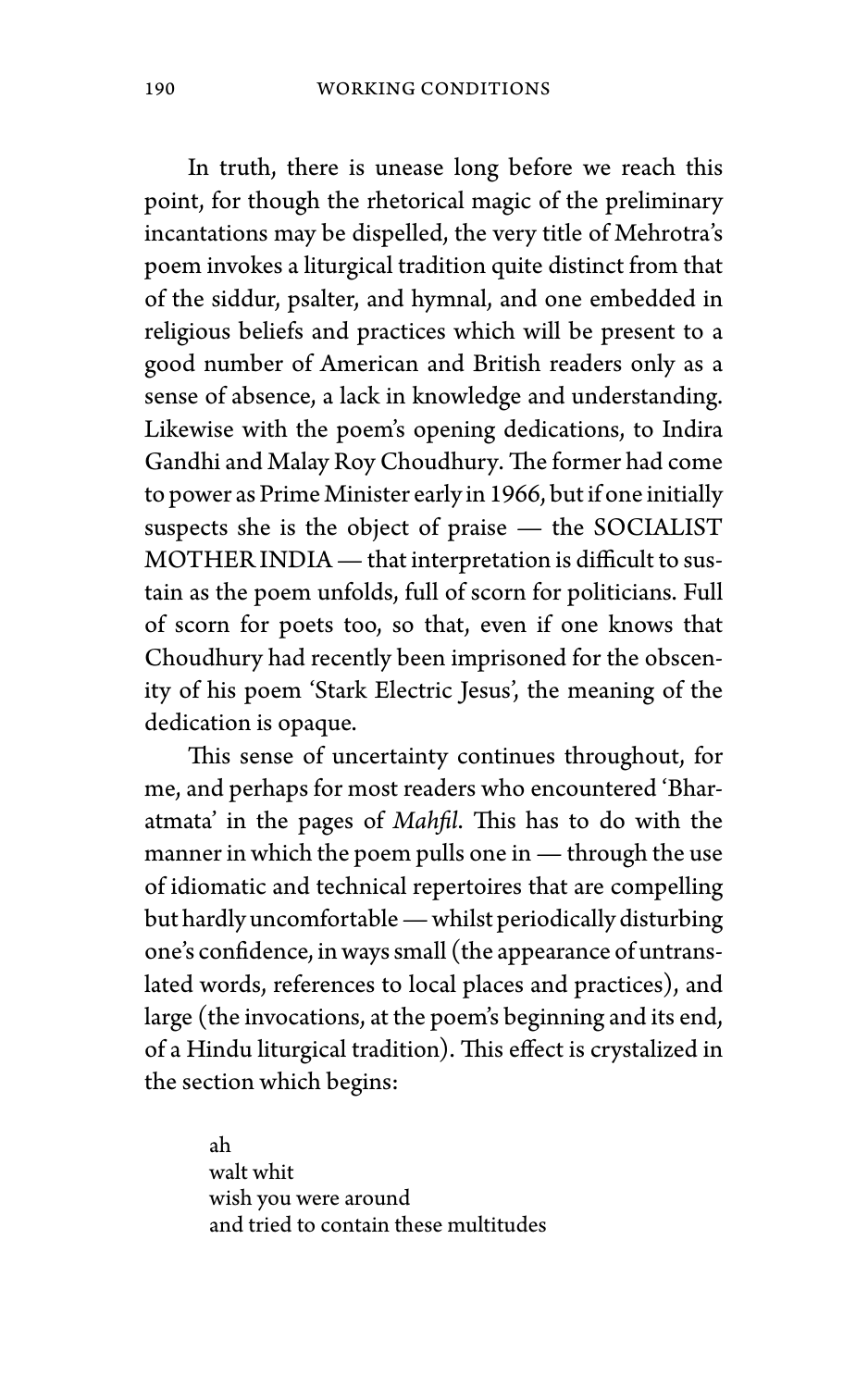and tried being our Representative Man your yankee tricks wont click with us<sup>31</sup>

The familiarity with which Mehrotra invokes Whitman (and thus, by implication the Ginsberg of 'A Supermarket in California') is countered by the gesture of refusal, most pointed in the possessive pronouns: 'our', with its added emphasis, followed by the 'your' qualifying Whitman's 'yankee tricks', leading back to 'us', in a line which displays a command of an American idiom — especially in the internally rhyming 'click' — whilst insisting on its unsuitability.

Of course, these moments of disorientation do not make the poem illegible. We easily skip over words and references we do not understand; we take for granted that we have only limited access to all the resources of a poem's idioculture. Nor does it make the poem unworkable. On the contrary, the play of proximity and distance may be central to its effects, and its strangeness may be the grounds of a properly literary experience, an encounter with otherness that leaves readers— that left this reader— captivated by its intensity, and particularly by its stark metaphors and blasphemously resonant incantations. Indeed, as Peter McDonald has remarked, a certain 'artful' obscurity is an 'essential element of Mehrotra's own foreignizing poetics', troubling even those readers endowed with a high degree of relevant '*cultural* competence'.<sup>32</sup>

And yet, there is a nagging sense that something important may be missing, exacerbated by the insistence that 'yankee tricks' cannot 'click' with Indian poets and subject matters. Is this a reflexive acknowledgement of the poem's deficiency? Or does it mean there may be something in-

<sup>31</sup> Ibid.

<sup>32</sup> McDonald, *Artefacts of Writing*, pp. 236–37.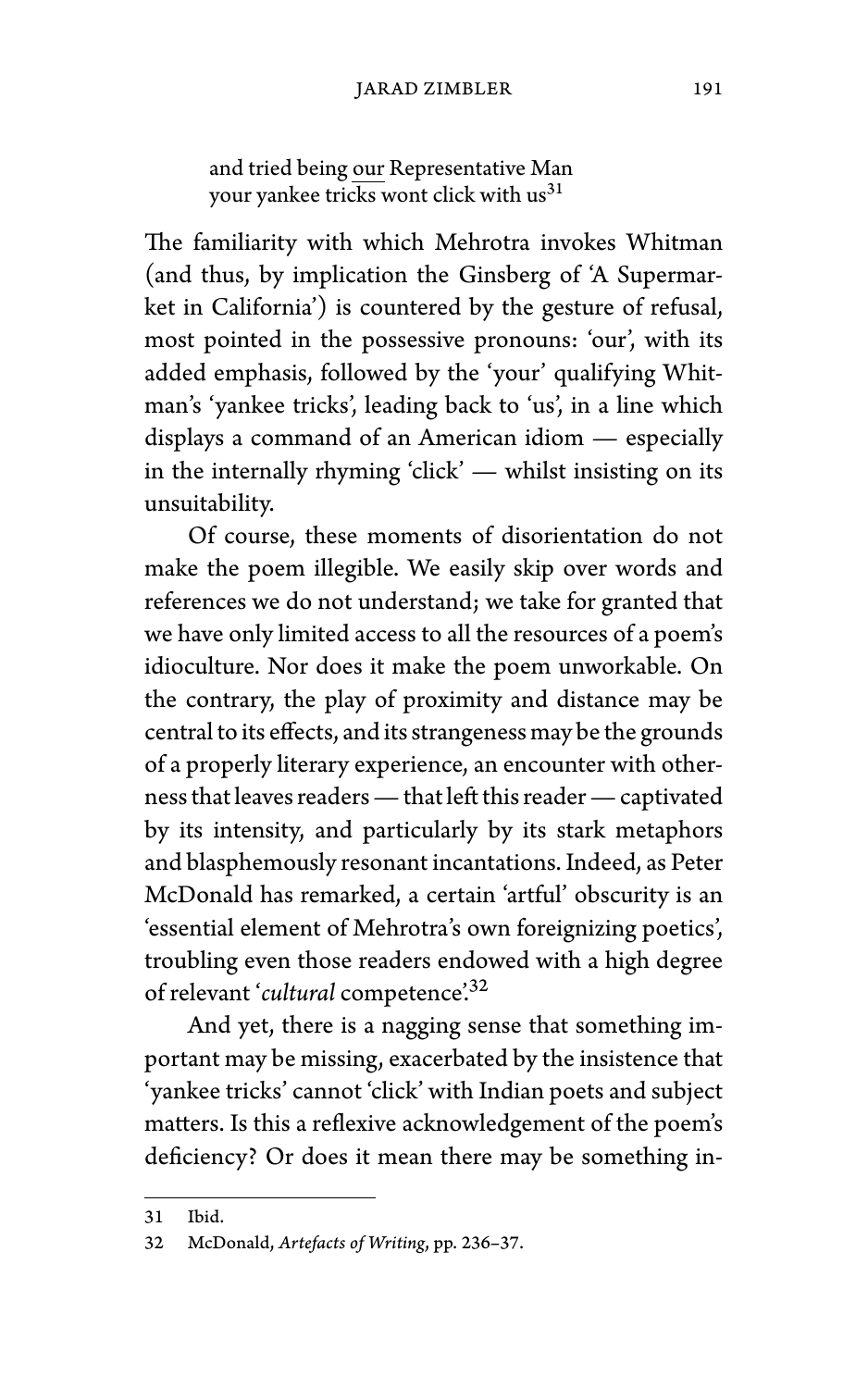herently faulty in a response to Mehrotra's verse that takes as its starting point his 'intense and original engagement with American poetry', using this as an alibi for overlooking the significance of cultural distance? Might we be guilty of misreading if we presume that the interplay of proximity and distance is central to the poem, when this interplay may be apparent especially (only?) for non-Indian readers of 'Bharatmata'?

#### IV

In *Well-Weighed Syllables*, Derek Attridge writes that, in order to understand the success of a poet like Richard Stanyhurst, as well as the interest of Spenser and Philip Sidney in classical quantitative metres, we need to know the poems and the 'discussion that surround them', and also 'just what an educated Elizabethan took to be the metre of a Latin poem', and 'how he pronounced the individual words, how he delivered the lines of verse, and how he had been taught Latin, and in particular Latin prosody, at school'.<sup>33</sup> More recently, and in a quite different vein, Timothy Brennan has lamented 'the misplaced sociological hermeneutic of world literature', and called 'for a different literary sociology that captures the affiliative networks of authors choosing, strategizing, carving out a space in a hostile commercial environment of circles, schools, and class fractions'.<sup>34</sup> However differently oriented, both Attridge and Brennan describe a project of research that is philological as much as historical or sociological, and

<sup>33</sup> Attridge, *Well-Weighed Syllables*, p. 2.

<sup>34</sup> Timothy Brennan, 'Cosmopolitanism and World Literature', in *The Cambridge Companion to World Literature*, eds. Ben Etherington and Jarad Zimbler (Cambridge: Cambridge University Press, 2018), pp. 23–36 (p. 34).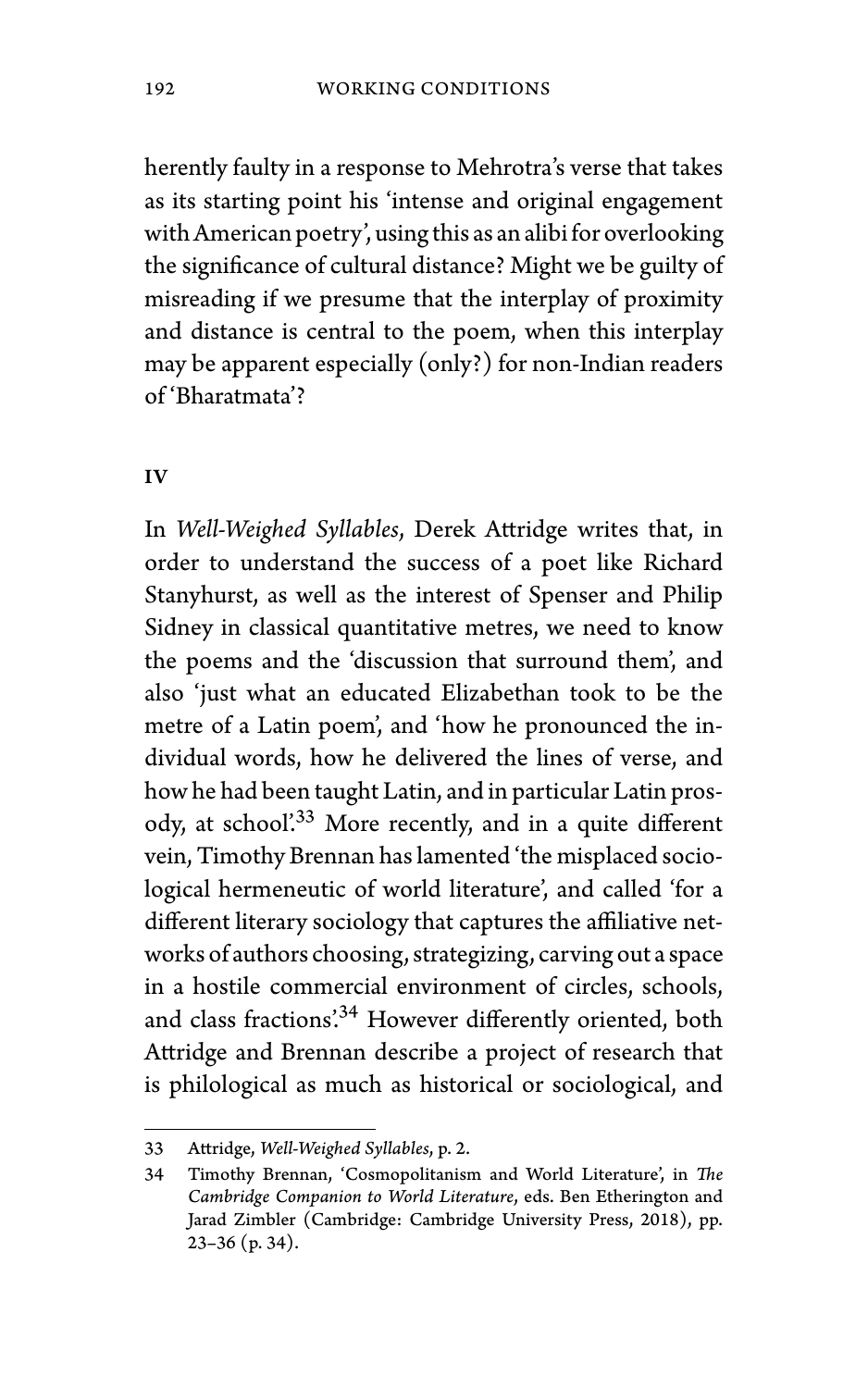which entails a description of those horizons of expectation and possibility that condition any text's emergence into meaning. In very different ways, both also recall the work of Pierre Bourdieu, and his belief that literary texts are de-realized when abstracted from the literary fields from which they emerged, 'stripped of everything that attached them to the most concrete debates of their time', and thereby 'impoverished and transformed in the direction of intellectualism or an empty humanism'.<sup>35</sup>

Almost as a riposte to any kind of localizing criticism, Mehrotra has suggested that anglophone Indian 'writers have seldom acknowledged each other's presence', and that in 'Indian literature in English […] there have been no schools, literary movements, or even regional groups […]. Its history is scattered, discontinuous, and transnational. It is made up of individual writers who appear to be *sui generis*. They are explained neither by what went before them nor by what came after.<sup>36</sup> This will be comforting to non-Indian readers, who may therefore be content with whatever knowledge they happen to possess of those metropolitan literary currents that washed over Mehrotra and his peers. However, almost in the same breath, Mehrotra has insisted — when speaking of 'the conditions that have recently made Indian writing something of a commodity' — that 'unlike Coca-Cola, a piece of writing is savoured best in the place where its secret recipe is from, and more often than not it is only really possible for it to be satisfyingly consumed in the same place too.<sup>37</sup> If the suggestion here is that even transnationalism might be locally

<sup>35</sup> Pierre Bourdieu, *The Field of Cultural Production: Essays on Art and Literature* (Cambridge: Polity Press, 1993), p. 32.

<sup>36</sup> Mehrotra, 'Introduction', pp. 25–26.

<sup>37</sup> Ibid., pp. 23–24.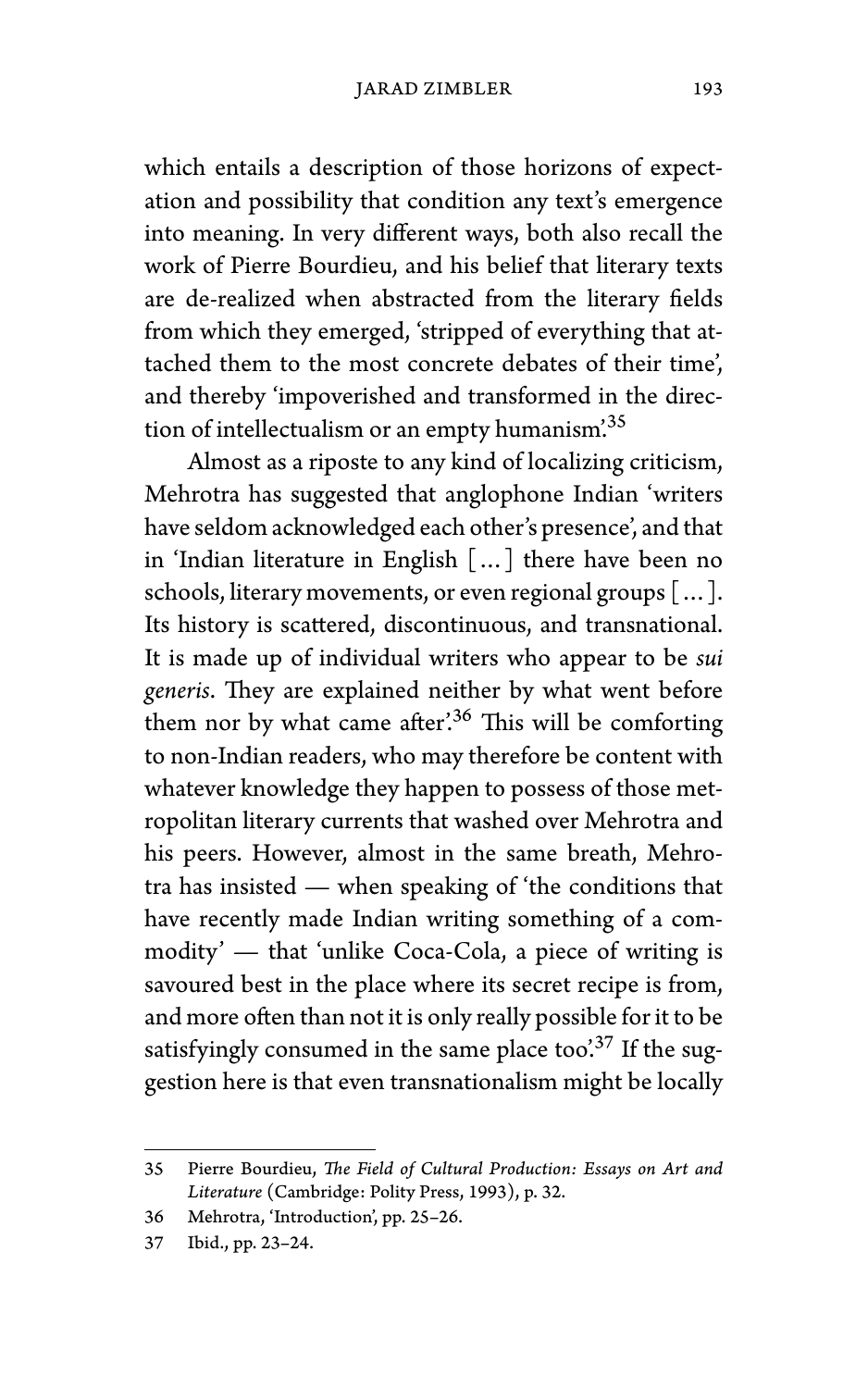inflected, it is borne out by an exploration of the print culture from which 'Bharatmata' and 'Recastings from Kabir' emerged; however, as we shall see, the same cannot be said of Mehrotra's claim that anglophone Indian literature has entirely lacked movements and groupings.

On its back-page, the 'Bharatmata' pamphlet describes the poem's provenance: 'passages from bharatmata have appeared in outcast. the whole poem will appear in klactoveedsedsteen (ed. carl weissner 1-3a muhltalstr, 69 heidelberg germany) in a special issoo which will feature the hungries and others of the indian avant.<sup>38</sup> Here, Mehrotra takes pains to mark his metropolitan success but he also affiliates himself to a local avant-garde through its best-known exponents, the writers of the Hungry Generation. By then, the Hungryalists had achieved international as well as local notoriety, largely because of Malay Roy Choudhury's arrest in 1964. Criminal proceedings followed, generating coverage in the foreign press, precisely because Choudhury's cause was taken up by Allen Ginsberg and Howard McCord, who published an English self-translation of 'Stark Electric Jesus' towards the end of 1965, or the beginning of 1966, and then guest edited 'HUNGRY!', a special issue of *Salted Feathers*, featuring letters from Ginsberg and Gary Snyder.

If the 'Bharatmata' pamphlet declares Mehrotra's affiliations with both the Beats and a local avant-garde, it tells a similarly complex story about circulation. The back-page announces that the ezra-fakir press — Mehrotra himself in one of his several guises as publisher and editor — produced 'poetry mags poetry collections broadsides concrete poems and everything else which can be recreated on a stencil', and exchanged these with a striking

<sup>38</sup> Mehrotra, *Bharatmata*, back-page.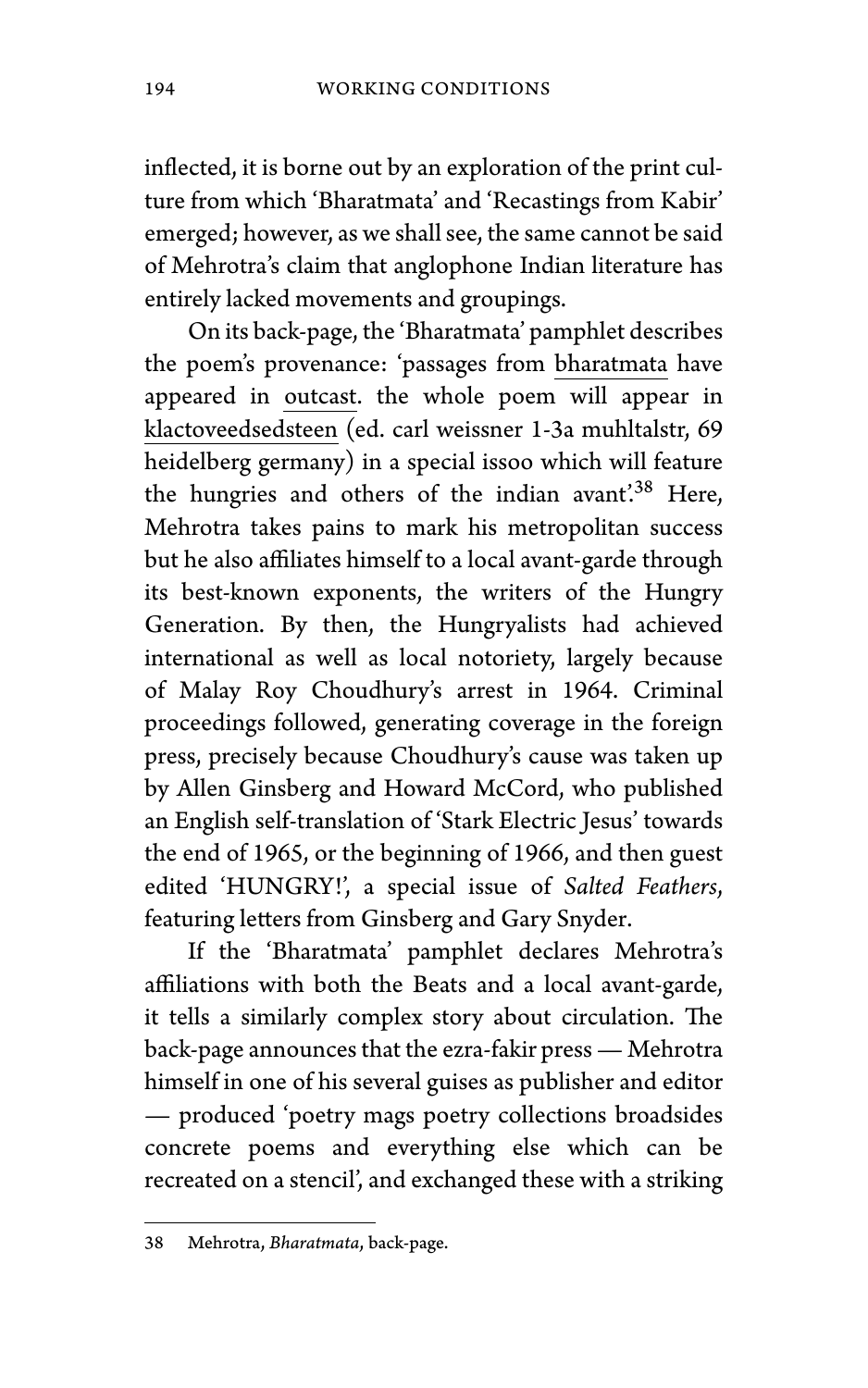number of overseas and especially American periodicals and presses: 'mother, rot, zebra books, manhattan rev, openings press, outcast, poetmeat, screeches pubs., poetry rev, klactoveedsedsteen, breakthru, avalanche, kritik, new measure, approches, poetry australia, weed, dust, keeper's voice, unilit, contra '66, origins/diversions, trace, dionysus, riverrun, wormwood review, hors commerce press, damn you<sup>'39</sup> The list points out a network of exchange with nodes in cities across India (Bombay, Secunderabad, New Delhi, Allahabad) and around the USA, as well as in Paris, Heidelberg, and Sydney, and confirms that its currency was nothing other than the various little magazines and pamphlets themselves.

The ezra-fakir press might thus be understood as an instance of the mid-century mimeo revolution, during which poets became their own publishers and printers, using national postal services to market and disseminate their offerings. In these domains, Mehrotra demonstrated notable zeal: he was responsible not only for his press, but also, jointly or solely, for three little magazines, including *ezra* and *fakir*, as well as their predecessor, *damn you: a magazine of the arts*, which he had launched from Allahabad. Given the broad identification of the Beats with the mimeo revolution, all of these ventures attest to Mehrotra's engagement with American poetry, though *ezra* claims a particular intimacy with Pound, whilst *damn you* explicitly references *fuck you: a magazine of the arts*, put out by Ed Sanders in New York from 1962.

The nature of this engagement makes it impossible to sustain the view of Mehrotra's belatedness. Far from being a mere consumer or emulator, he was an active participant in a transnational field. His own magazines featured Amer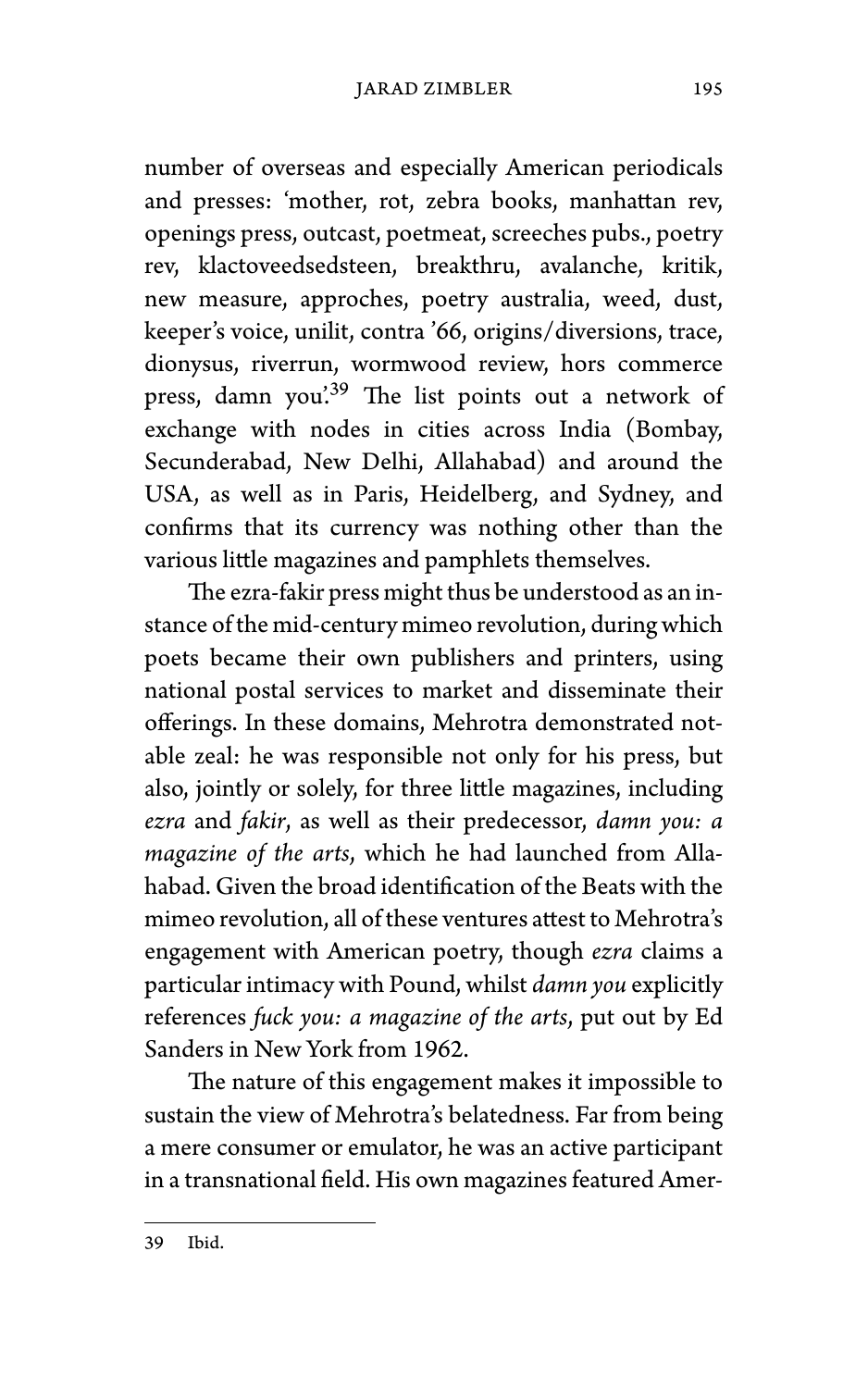ican, British, and Mexican poets, and he contributed to several of those overseas periodicals for which *damn you*, *ezra* and *fakir* were exchanged. And yet it is clear that all of Mehrotra's editorial efforts were engaged at the same time with a local poetry scene that was far less scattered and discontinuous than his own later remarks suggest. Without having to look far, we find evidence of positiontakings which were, necessarily, relational, and which took for granted the existence of a national literary space, endowed with its own institutions, and dynamized by its own tensions (aesthetic, but also generational and regional).

The Hungryalists, for example, positioned themselves self-consciously against what had by then emerged as a literary establishment, whether identified with Purushottama Lal's Writers Workshop, set up in Calcutta in 1958, or the Bombay little magazines edited by Nissim Ezekiel, such as *Quest* and *Poetry India*, or the Bengali writers organized around the journal *Krittibas*, which had first appeared in 1953. The first issue of *Waste Paper: A Hungry Generation Newsletter* insists: 'No other group has any relation with the Hungry Generation because Hungry Generation is a Literary Movement. […] Hungry Generation, from the beginning, is original and has no relation with any group or coterie.<sup>40</sup>

In a similar vein, the inside-cover of *ezra* 3 quotes a review which declares: 'Anybody cheesed-off [with] the literary establishment in India will welcome these two magazines (damn you & ezra).. . ..... The Illustrated-Ezekiel-Lal axis if they are not already awake, ought to beware<sup>',41</sup> Yet, if Mehrotra had at one point aligned himself

<sup>40 &#</sup>x27;Othe [sic] Groups', *Waste Paper: A Hungry Generation Newsletter*, 1 (1967), p. 5.

<sup>41</sup> Arvind Krishna Mehrotra, ed., *ezra: a magazine of neo imagiste poetry*, 3 (1968), inside cover. The first term of this axis is a reference to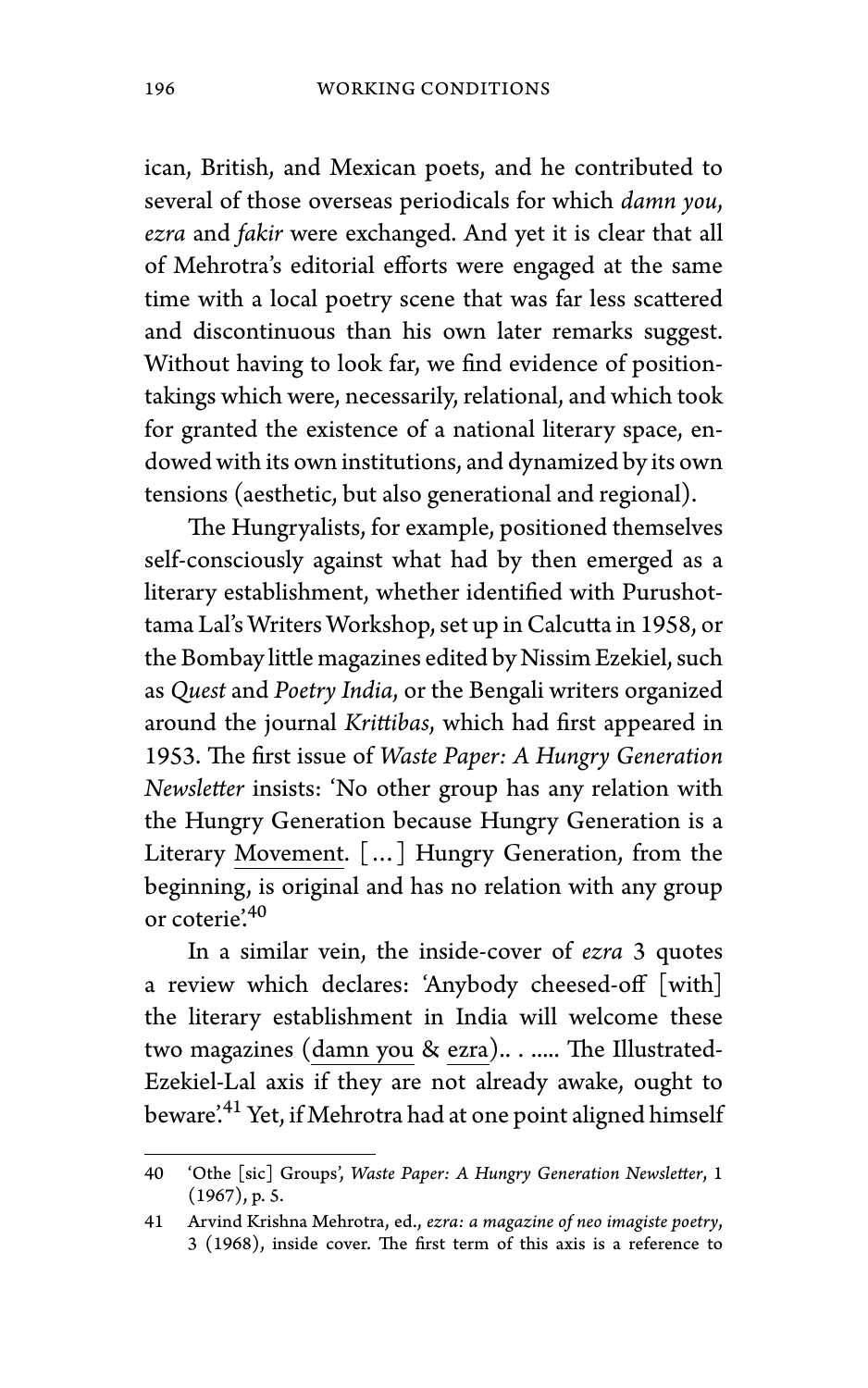with the Hungryalists, the 'statement' included in *damn you* 6, positions the magazine's project not only against Lal and Ezekiel ('a bombay professor'), but also against this other faction of the Indian avant-garde:

> not the organ of a hungry generation, a clan of anti-poets, or a writer's workshop. not the public child of a bombay professor. we are illiterates. unaware of ists/isms. […]

> a mag which gets out two issoos, survives the debacle, and goes on to a third fourth fifth can go on to a hundred. and now its time to solidify our position. dig in. make zigzag trenches. fire back. oil and set the mimeomachine like a machinegun.<sup>42</sup>

The language of combat is striking, but also characteristic of the 'craft wars' that were being waged in other decolonizing poetry scenes at much the same time. Inevitably, these entailed confrontations with metropolitan poets as well as with local predecessors and peers. In *damn you* 6, Mehrotra drew lines of battle by describing the inability of British and American readers to think of the world of English poetry other than as one divided strictly between them: 'ken geering, ed. of breakthru, thinks we are yankee oriented, a yankee, eric oatman, who edits the manhattan review, writes "the name is too damn british". and so, we like to keep them guessing, and leave the capitals of the skyscraping earth to decide amongst themselves'.<sup>43</sup> Concurrently, the editorial statement of *ezra* 1 issued a more straightfor-

*The Illustrated Weekly of India*, which 'first started Indian poetry in English in the late 1940s'. Emma Bird, 'A Platform for Poetry: The PEN All-India Centre and a Bombay Poetry Scene', *Journal of Postcolonial Writing*, 53.1–2 (2017), pp. 207–20 (p. 210).

<sup>42</sup> Arvind Krishna Mehrotra, 'statement', *damn you: a magazine of the arts*, 6 (1968), np.

<sup>43</sup> Ibid.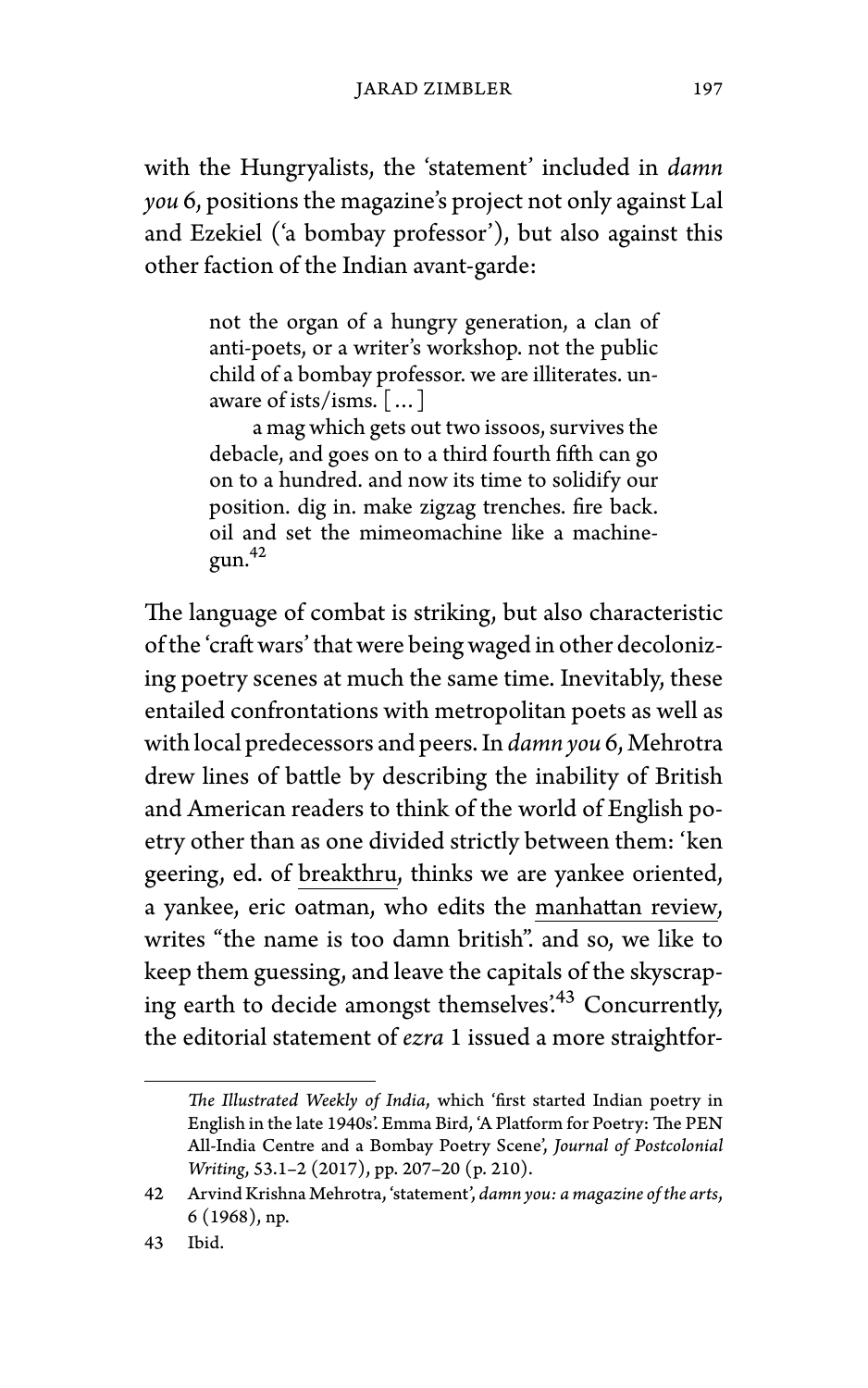ward refusal: 'the mag might smack of "beatness". you are wrong. it is gently avant garde.<sup>44</sup>

Yet as much as the local poetry scene was structured by inter- and intragenerational tensions, and by claims to distinction, it was also a site of collaboration. Little magazines and presses could be vehicles for connection as much as contestation. Mehrotra had edited *damn you* together with Amit and Alok Rai; and, after moving to Bombay, began to interact with several poets there. The most important of these was Arun Kolatkar, who wrote in Marathi as well as English, but Mehrotra also developed relationships with Adil Jussawalla and Gieve Patel.

In the mid-1970s, Kolatkar, Mehrotra, Patel, and Jussawalla would create a publishing cooperative, Clearing House Press, to bring out their own important volumes of verse.<sup>45</sup> But something of their collective identity had already begun to emerge earlier in the decade. In a special issue of *Mahfil* published in 1972 and devoted entirely to Indian poetry in English, one of their contemporaries, Pritish Nandy, spoke dismissively of 'the arty-arty style of the ad-men poets', who belonged to 'esoteric coteries' associated with Nissim Ezekiel.<sup>46</sup> Nandy did not name any of these 'ad-men poets', but Kolatkar was then working in an advertising firm as an art director, and both he and Pa-

<sup>44</sup> Arvind Krishna Mehrotra, Editorial Note, *ezra: an imagiste magazine*, 1 (1967), inside back page.

<sup>45</sup> For an account of this venture, and important documents related to it, see Jerry Pinto, 'Key Document: Eight Books, Seven Poets, One Clearing House', *Journal of Postcolonial Writing*, 53.1–2 (2017), pp. 233–46.

<sup>46</sup> Suresh Kohli and Pritish Nandy, 'Suresh Kohli Interviews Pritish Nandy: Tradition and the Individual Talent', *Mahfil*, 8.4 (1972), pp. 11–15 (p. 15). By way of contrast with Mehrotra, in the same interview, Nandy remarks: 'British poetry ceased with Auden and American poetry never started' (p. 13).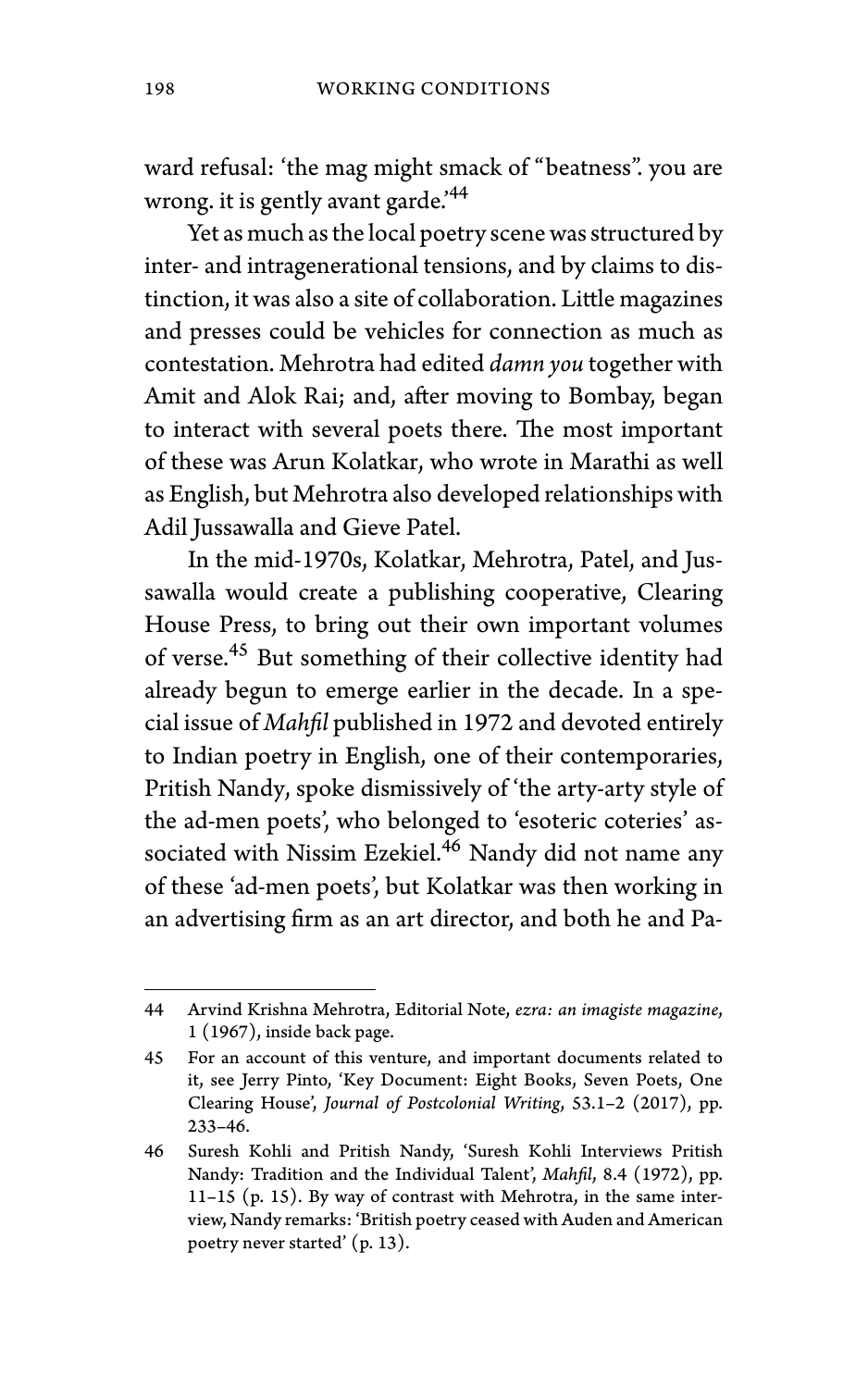tel were practicing visual artists. Their involvements with Mehrotra and Jussawalla, as well as with Ezekiel, were also common knowledge. The elder poet had published all four in *Poetry India*, and, in the same issue of *Mahfil*, singled out Mehrotra, Patel, and Jussawalla for praise.<sup>47</sup>

Nandy's sense of their 'arty-arty' style perhaps also had something to do with their association with *Vrishchik*. Founded in 1969 and devoted to visual arts as well as poetry, the magazine 'brought poets, painters, translators, art critics onto a common platform'.<sup>48</sup> In fact, Kolatkar, Patel, and Mehrotra had appeared together in a special issue of September–October 1970. Ostensibly devoted to medieval verse, the actual focus was narrower, since it included translations only of *bhakti* poets: of Muktabai, Janabai, and Namdeo, by Kolatkar; of Vasto, by Patel; and of Kabir, by Mehrotra. Indeed, this was precisely the issue in which Mehrotra's 'Recastings' appeared.

By this point, all three poets had been working on the *bhaktas* for several years, though the *Vrishchik* special issue needs to be understood as the outcome of something more than happy coincidence or the meeting of minds. It needs to be understood, instead, as a significant collective position-taking in the anglophone Indian literary field, underwritten by shared principles and priorities. Laetitia Zecchini observes that 'in India, […] most modern poets are translators.<sup>49</sup> Certainly, they have a great deal to translate, including several millennia of Sanskrit texts; the Persian poetry of the Mughal court; long, deep, and durable traditions in multiple vernaculars, including Urdu/Hindi,

<sup>47</sup> Suresh Kohli and Nissim Ezekiel, 'Suresh Kohli Interviews Nissim Ezekiel: A Search for Limits', *Mahfil*, 8.4 (1972), pp. 7–10.

<sup>48</sup> Zecchini, 'An Interview with Arvind Krishna Mehrotra', p. 198.

<sup>49</sup> Laetitia Zecchini,*Arun Kolatkar and Literary Modernism in India: Moving Lines* (London: Bloomsbury, 2014), p. 74.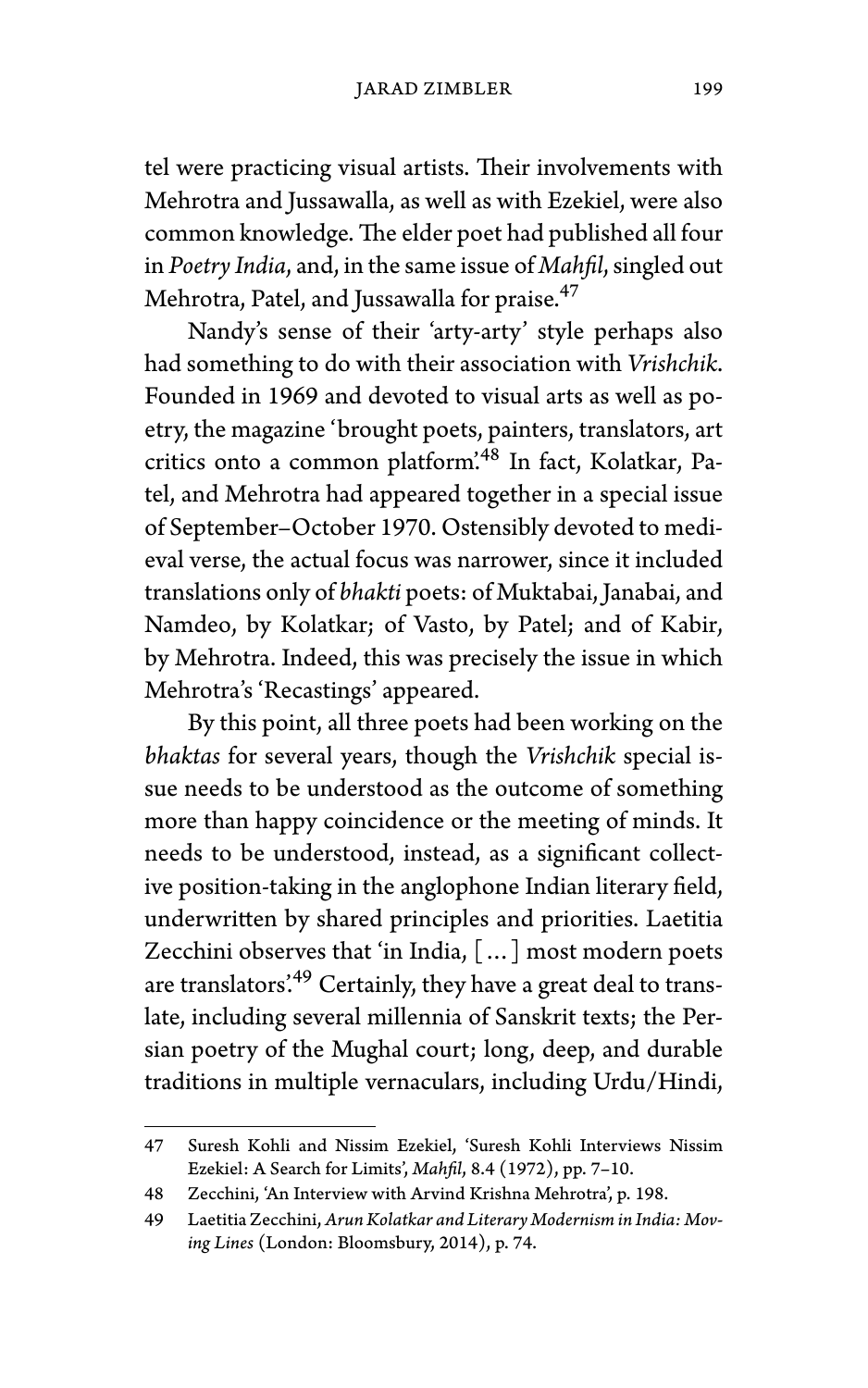Bengali, Kannada, Marathi, Tamil, and Telugu; and over a century of writings in English. However, this on its own does not explain the need for translation, which expressed itself most clearly in *Poetry India*, a journal devoted to English translations of texts in classical, medieval, and modern South Asian languages. Why were Indian poets so preoccupied with translating for one another from their own traditions?

A straightforward answer is that, since few Indian poets, if any, commanded more than two or three languages, translation became a means of sharing local traditions. But this makes translation a matter of mere circulation, when it is considerably more important, since even when texts and practices belonging to hetero-linguistic literary cultures are legible, for an entire community of readers as well as writers, they cannot be said to constitute the literary material — in Adorno's sense — until they are first translated. This is because each literary language, and each literary culture, is confronted and therefore structured by its own problematics and its own history, so that not only the solutions but also the challenges are particular to each.

Writing of the formation of vernacular literatures, Sanskritist Sheldon Pollock explains that their emergence always demands two processes: *literization*, by which a standardized written variety is abstracted from a dialect continuum; and *literarization*, by which a written language is made into a literary language. This second process tends, according to Pollock, to entail the emulation of works from the canon of the cosmopolitan literature against which the vernaculars define themselves.<sup>50</sup> What I am suggesting

<sup>50</sup> Sheldon Pollock,*The Language of the Gods in theWorld of Men: Sanskrit, Culture, and Power in Premodern India* (Berkeley: University of California Press, 2009).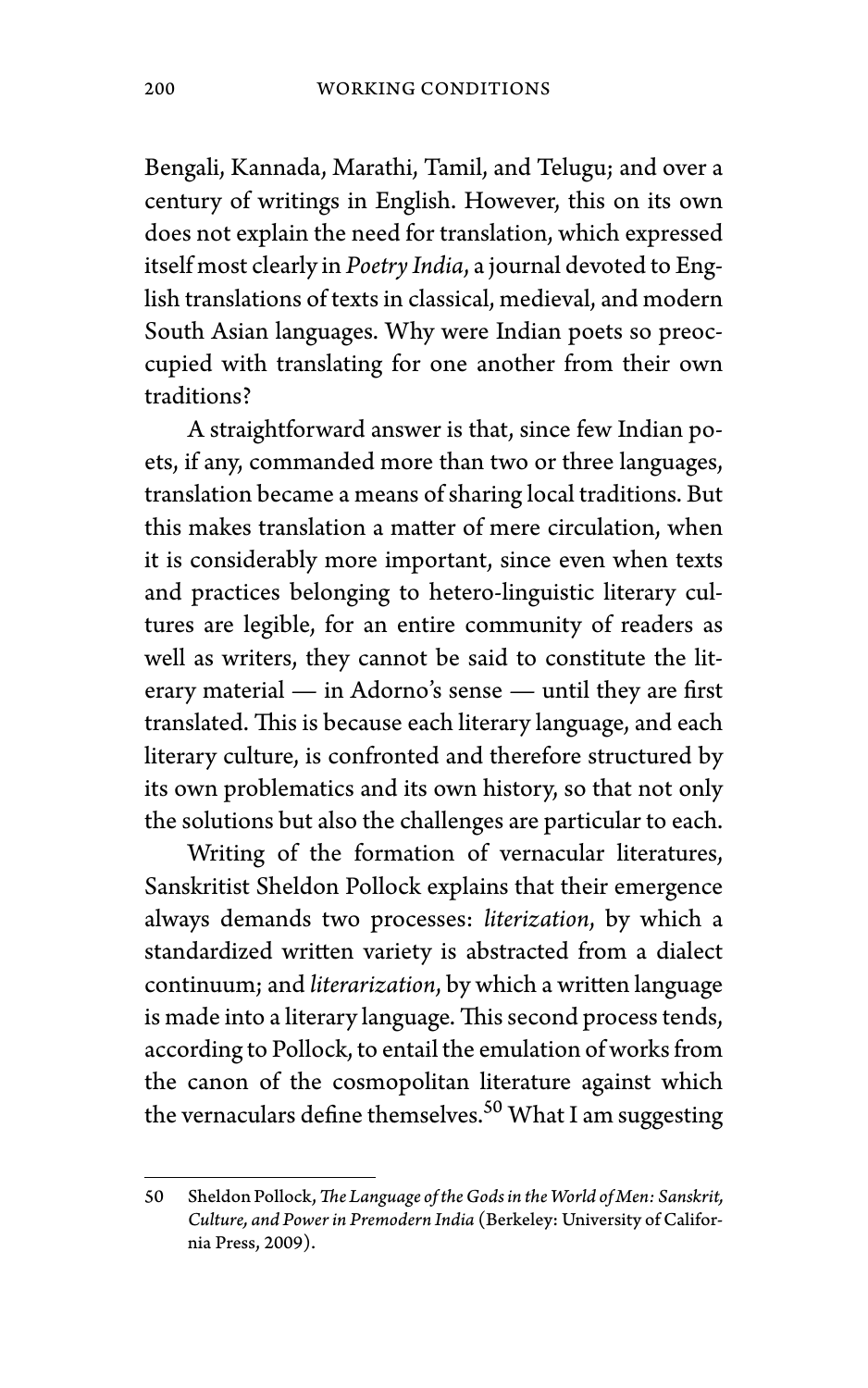here is that the kinds of labour necessary for *literarization* are ongoing, because literary languages are always being remade; and are as much in evidence when materials (plural: meaning authorships, texts, genres, techniques, themes, etc.) are imported from one vernacular tradition into another — say, from the Marathi into the Gujarati tradition, or from the Hindi into the anglo-Indian tradition and thus constituted as part of the latter's literary material (singular: as Adorno uses the term). It is, in other words, only by being converted into workable English poetry that non-anglophone Indian verse could begin to reshape the horizons of what could be made by anglophone Indian poets, contributing to what Mehrotra has recently described as a 'working, workable tradition.'<sup>51</sup>

The question facing such poets was therefore not *whether* to translate, but *what*, and the manner in which they answered said a great deal about their aesthetic priorities. In some cases, the source texts were contemporary, as with the Hungryalists' self-translations, and Nandy's work on his Bengali contemporaries Samar Sen and Subhash Mukhopadhyay. In other cases, they were historically distant but highly canonical, as in A. K. Ramanujan's translations of Classical Tamil verse, and Purushottama Lal's of Vedic Hymns. The choice to translate the *bhakti* poets was anything but neutral. On the contrary, it spoke of an investment in a practice characterized by spiritualism and personal devotion; the rejection of caste, class, and socioreligious authority; and a turn to orality. The *bhakta*s, as Pollock explains, belonged to a second and more radical

<sup>51</sup> Arvind Krishna Mehrotra, 'Arvind Krishna Mehrotra on his translations of Kabir's Songs', online video recording of interview with Souradeep Roy of *Guftugu Journal*, YouTube, 13 September 2018 <[https://www.youtube.com/watch?v=y2FdL4OSgnY>](https://www.youtube.com/watch?v=y2FdL4OSgnY) [accessed 19 June 2020].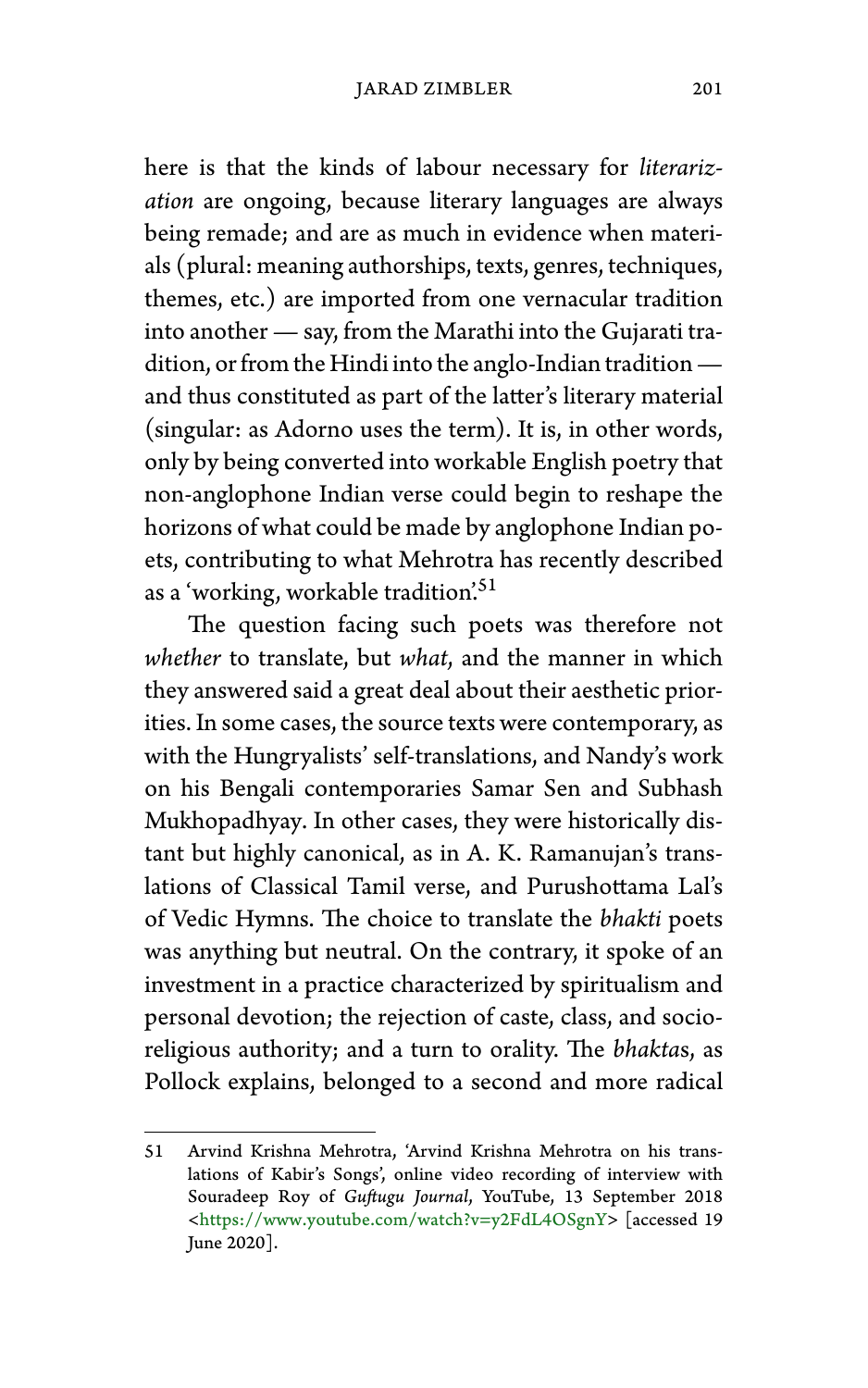wave of vernacularization, which rejected the cosmopolitan Sanskrit tradition, rather than seeking to emulate it. Using forms 'closely linked to folk song',<sup>52</sup> they 'rebelled against imposed brahmanical orthodoxy to reveal the inclusive, informal and experimental dimension of language and the sacred'.<sup>53</sup>

V

The previous section might be understood as an attempt to sketch some of the dimensions of the field from which Mehrotra emerged, and the constitution of the material to which he contributed. It may be understood, that is, to undertake the groundwork for a project of research that, in their different ways, both Brennan and Attridge describe, which attends not only to localized debates, but also to the institutions and networks of literary formation, publication, and circulation, and which thereby attempts to bridge cultural distance, not by striving towards the 'complete recovery of the original context', but by clarifying the distinctive stakes and problematics of a particular literary culture.<sup>54</sup> For this reason it begins with literary rather than with cultural, political, and social contexts.

Admittedly, the emphasis on print culture and position-takings begins to overshadow the verse, though even this relatively superficial account of Mehrotra's relations helps, I think, to reframe 'Bharatmata'. To begin with, it seems wrong to read the liturgical invocations

<sup>52</sup> Charlotte Vaudeville, '*Sant Mat*: Santism as the Universal Path to Sanctity', in *The Sants: Studies in a Devotional Tradition*, ed. by Karine Schomer and W. H. McLeod (Delhi: Motilal Banarsidass, 1987), pp. 21–40 (p. 22).

<sup>53</sup> Zecchini, *Arun Kolatkar and Literary Modernism*, pp. 78–79.

<sup>54</sup> Attridge, *The Work of Literature*, p. 210.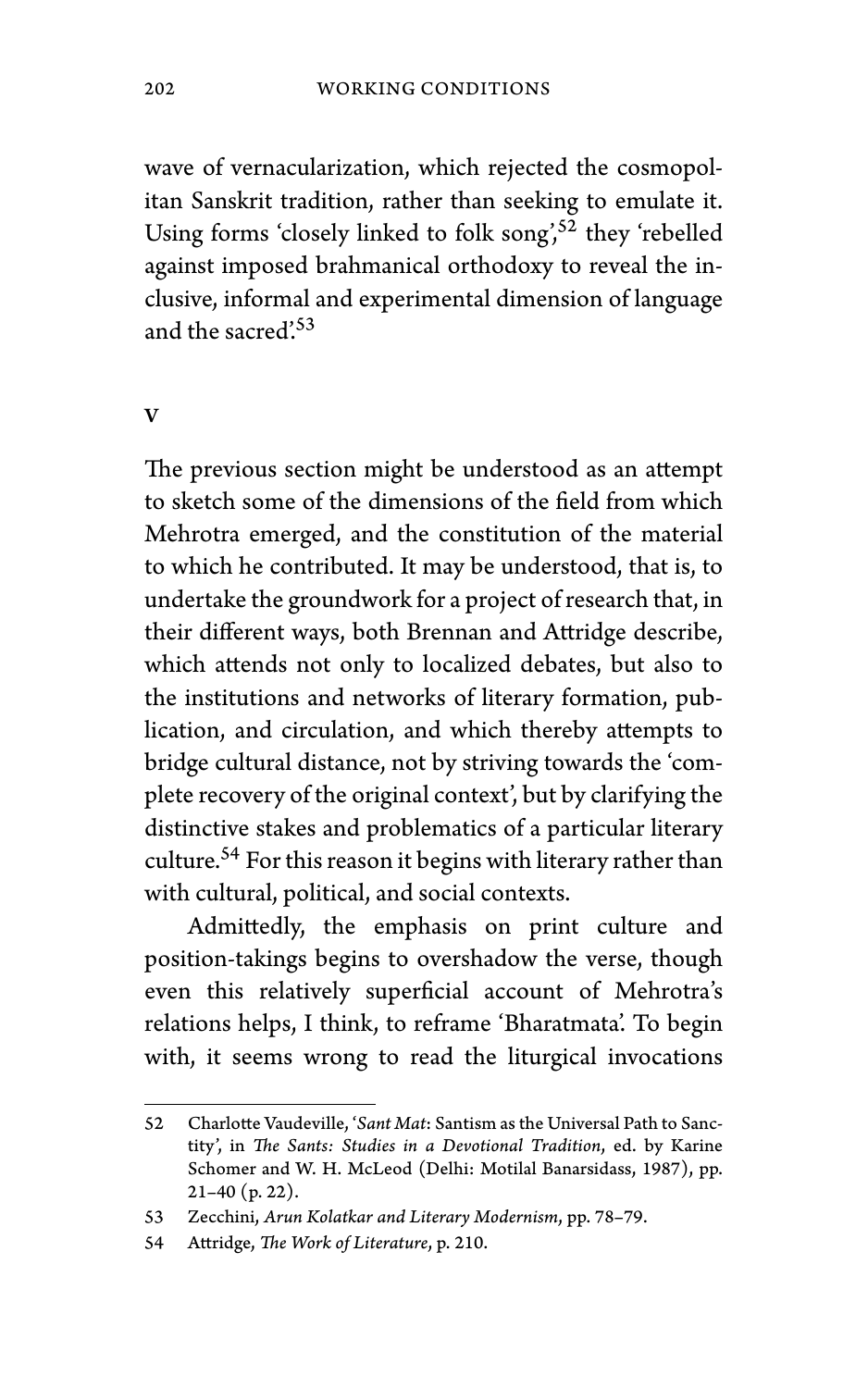as blasphemous, in the manner of Choudhury's 'Stark Electric Jesus', when they are properly iconoclastic, indicting as idolatrous the rhetoric that yokes nationbuilding to religious devotion. Indeed, a comparison with Choudhury's poem, and especially its own cloacal lexicon and metaphorics, brings into focus what we might describe as the 'worldliness' of 'Bharatmata', in Edward Said's sense of being 'situated in the world, and about the world', rather than in the more muted sense of being cosmopolitan.<sup>55</sup> For Mehrotra's poem is preoccupied with something other than the travails of the persona's body and mind.

In the case of KG 179, an account of the anglophone Indian literary field of the late 1960s and early 1970s demands an even greater interpretive adjustment, not least in the manner of treating Mehrotra as a standard-bearer of cosmopolitanism. This is because translation itself is recontextualized as a practice central to this field, but it is also because Mehrotra's occasional deployment of a Beat idiom in *Songs of Kabir* can no longer be taken as evidence of any straightforward kind of emulation, or of his belatedness. On the contrary, his own early verse reveals that the technical and linguistic achievements of the Beats, as well as the print technology and culture with which they were associated, had already been subsumed in the verse of anglophone Indian poets of the late 1960s. Mehrotra's use of this idiom must therefore be seen as a choice, one which has consequences for how we read KG 179. For, if it is not an effect of Mehrotra's 'generative situation', or of the peripheral status of the Indian literary field, then the belatedness of the idiom attaches not to Mehrotra, but

<sup>55</sup> Edward Said,*Reflections on Exile, and Other Literary and Cultural Essays* (London: Granta, 2001), p. 375.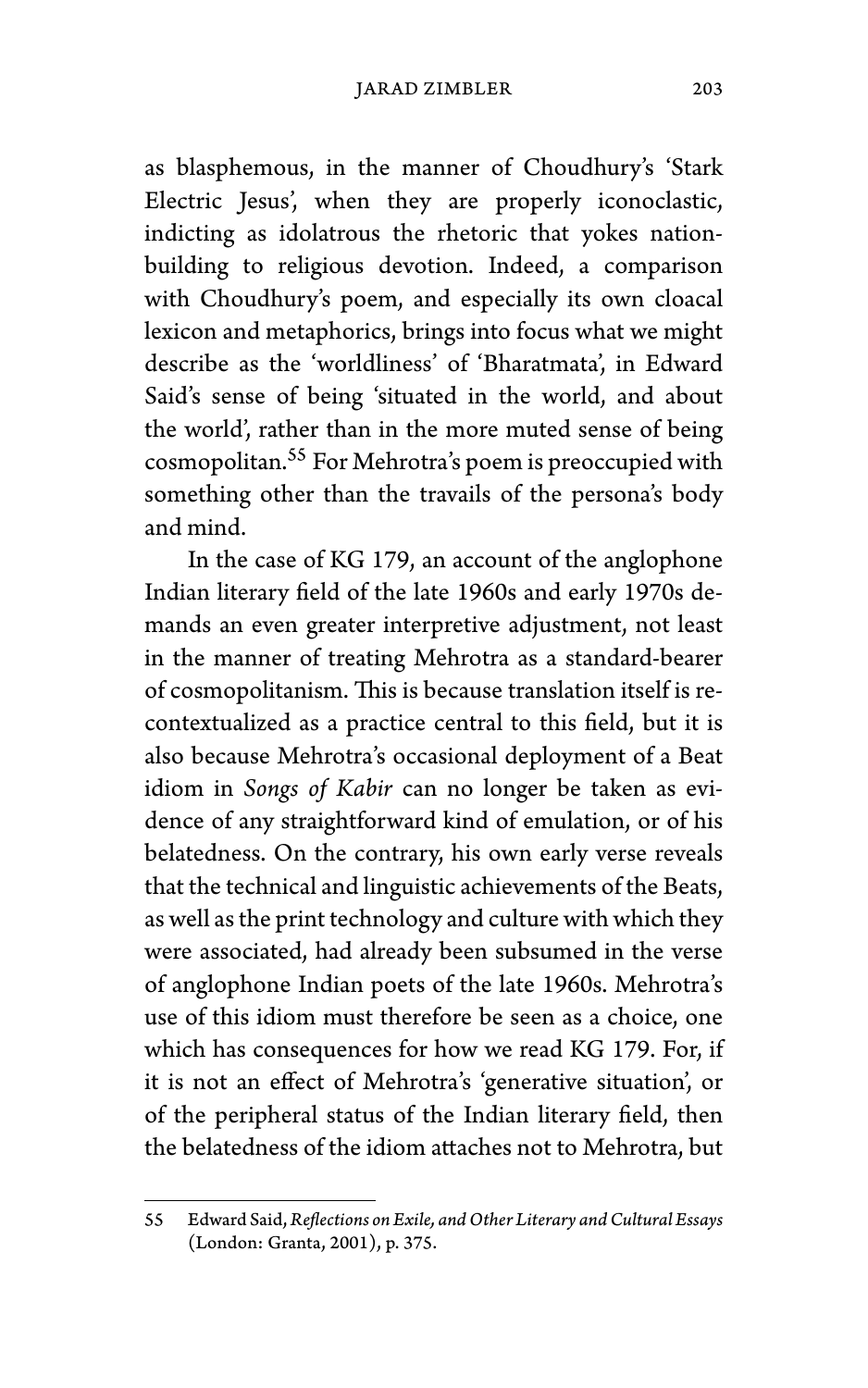to the Beats and to Kabir. As such, making Kabir sound sometimes like one of the Beats becomes a means of identifying his iconoclasm with an American counter-cultural movement that now seems naïve as well as vital, genuinely disruptive but ultimately contained.

In this way, KG 179 becomes a poem about literature's materials, and also about its material, in Adorno's sense. It throws into relief certain of the sediments of anglophone Indian verse, by using the Beats to mark the moment in which both they and the *bhaktas* were absorbed, or reabsorbed. It throws into relief also certain of the sediments of anglophone American verse. For if we set aside the notion that Mehrotra is 'naturally' attracted to an undifferentiated 'Americanese', the poem's Leadbelly epigraph cannot be read simply as another shocking anachronism, or a consequence of Mehrotra's participation 'in the improvisational fluidity of Kabir'.<sup>56</sup> Instead, Leadbelly's own historicity comes into focus, and with it the significance of the blues as a vernacular tradition which was itself subjected to processes of literarization, first in the verse of the Harlem Renaissance, and then in the writings of the Beats, whose 'group vernacular', as Rosemarie Ostler explains, was 'largely a version of hipster slang spoken by African-American musicians and bebop fans in 1950s New York'.<sup>57</sup> Framing KG 179, Leadbelly's words thus establish analogies between Mehrotra and the Beats on the one hand, and the *bhaktas* and the blues on the other. These are mutually illuminating, reminding us in both cases of the manner in which vernaculars and folk arts are made into the materials

<sup>56</sup> Susan Stanford Friedman, *Planetary Modernisms* (New York: Columbia University Press, 2015), p. 212.

<sup>57</sup> Rosemarie Ostler, *Dewdroppers, Waldos, and Slackers: A Decade-by-Decade Guide to the Vanishing Vocabulary of the Twentieth Century* (Oxford: Oxford University Press, 2003), pp. 112–13.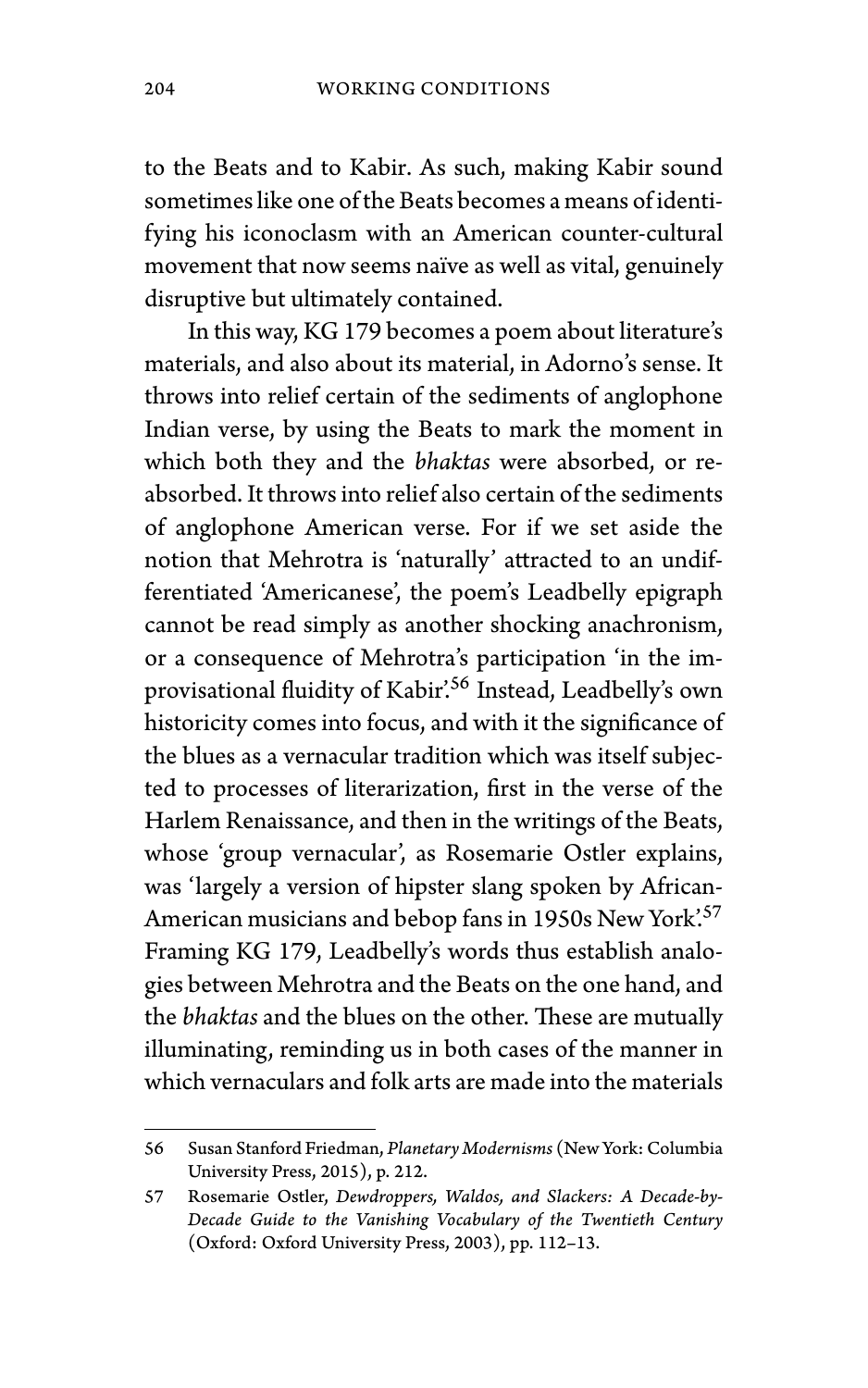of literature, but also, in the case of the *bhaktas*, of the fundamentally oral, musical, and communal dimensions of their compositions, and in the case of the blues, of the radicalism and even iconoclasm of the religious traditions from which it emerged.

KG 179's triangulation of the blues, Beats, and *bhaktas* also gives particular content to the epigraph's implicit distinction between those who merely *seem* to sing, and those who truly sing the blues; and to the principal condition for the latter, which is not any kind of technical mastery, but simply *having* the blues, which is to say having an acquaintance with suffering that is both spiritual and material, and that is inextricably linked with racial oppression and cultural marginalization. Thus weighted, the epigraph takes measure of the difference, otherwise unplumbed, between the pundit's 'parroting the name | Of Rama' and Kabir's 'singing of Rama': salvation requires not only words but song, and singing requires an intimacy with (though not necessarily an experience of) certain conditions of existence, including those material deprivations — of wealth, food, water, warmth, pleasure— which give urgency to apprehensions of spiritual destitution. Singing of Rama may be possible, in other words, only if one has confronted the inadequacy of speech in the face of 'beggars in the streets'.

If the Leadbelly epigraph is Mehrotra's way of signalling that the Kabir of KG 179 appears to parrot the Beats only if one ignores the origins of their idiom in vernacular song, then the final violence of the poem seems at least partly directed against those who traffic too blithely in the artefacts of cultures distant from their own: a warning about the Beats themselves, to be sure, but also to metropolitan readers. But the epigraph — which identifies Leadbelly with Mehrotra as well as with Kabir — is also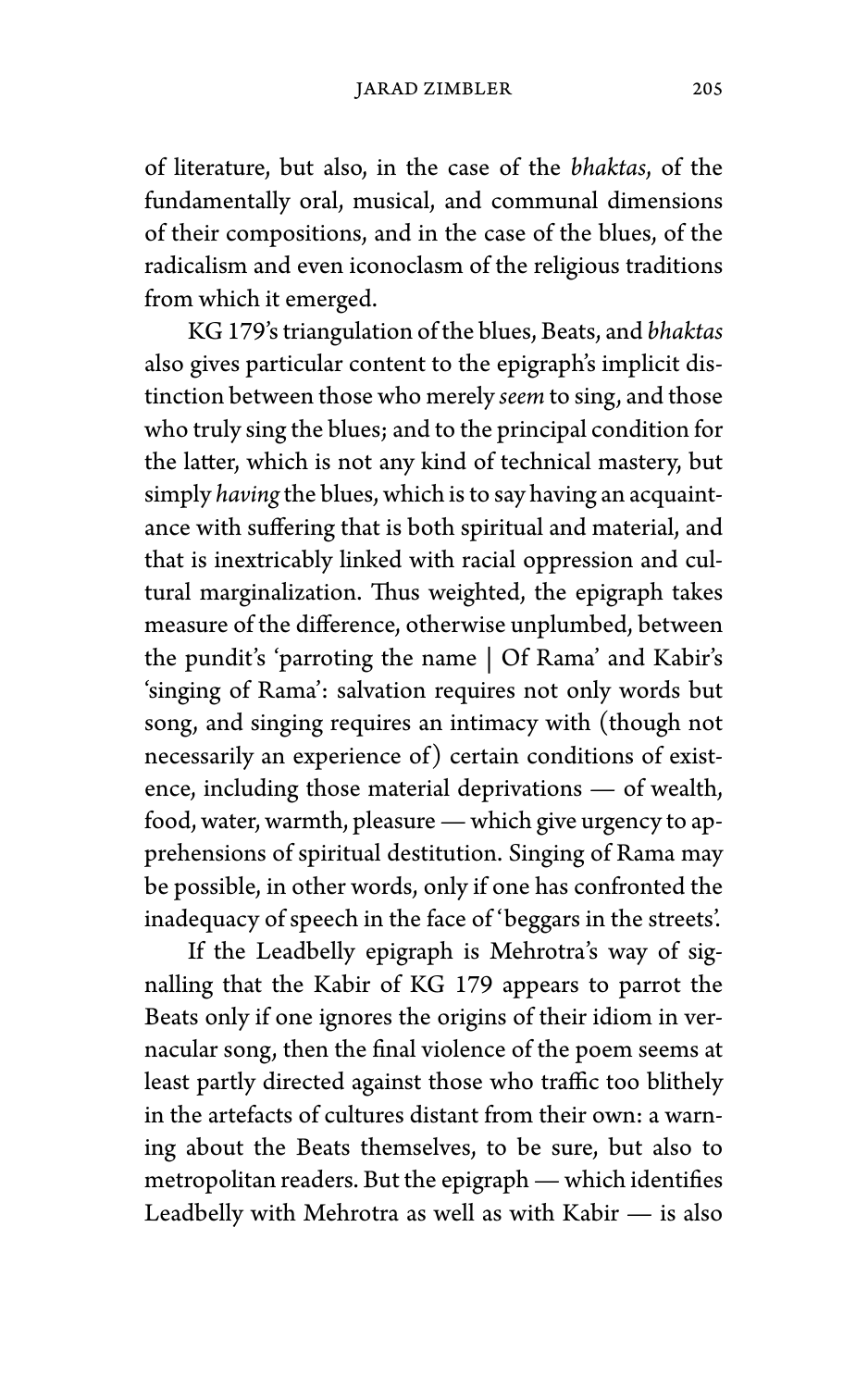a way of recalling the history of racial and class antagonisms, of imperial and colonial exploitations, that frequently underwrite the acquisition and appropriation of cultural materials, including languages, as well as the circulation of literary media, forms, and texts. Indeed, one way of reading the poem, and the volume more broadly, is as an effort to vernacularize English, to remind us that we ought not to take for granted the processes by which English becomes available across the globe as a material for literary making, inevitably by being re-made, or re-cast, though not without costs.

Which returns us to the question of the conditions of literary experience and the problem of cultural distance, the question, that is, of the workability of texts that originate in literary environments that are not those in which we, as readers, are embedded. It is a question I have tried to explore by considering two moments in the career of a single author, whose texts are clearly legible because he is a contemporary located in a homo-linguistic literary environment. This question can be formulated quite succinctly: can we experience texts as properly inventive without any familiarity with the worlds in which they originate? If I return to my initial reading, I think the answer must be affirmative. And yet, there is so much missing from this reading — so much of what the poem has to say about the world — that we must wonder whether it would not be worth distinguishing between different registers of literary experience, that is, between a reading that opens us to otherness, and a reading that, in opening us to otherness, also forces us to inhabit a truth of our world.

At the very least, we might ask again about the value of a criticism that I am tempted to describe as archaeological in spite of Attridge's reservations. For it begins by encoun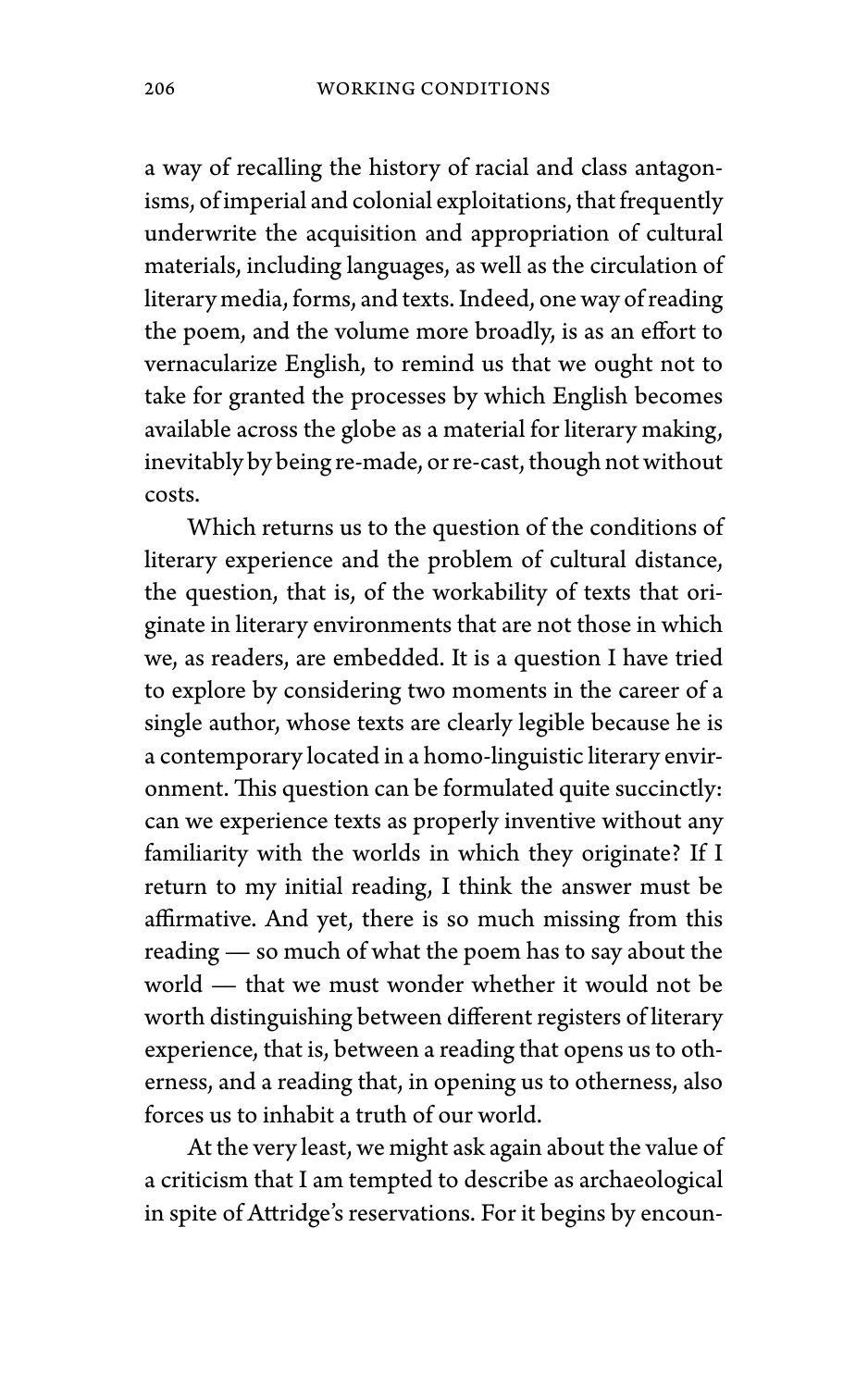tering an object that may well fascinate us, but which is given its full weight and meaning only when we dust away the layers in which it is embedded, revealing its relations with other perhaps less beautiful objects, as well as something of its purpose within the economy of the whole. However, since appeals to the social sciences are not only ubiquitous in theories of world literature, but also fraught with the perils of positivism, I would rather identify such a project — which I have only partially attempted here, and which entails the illumination of a distinct literary world giving its own perspective onto the world at large — as something like the work of world literature; or, rather, the work of world literary criticism.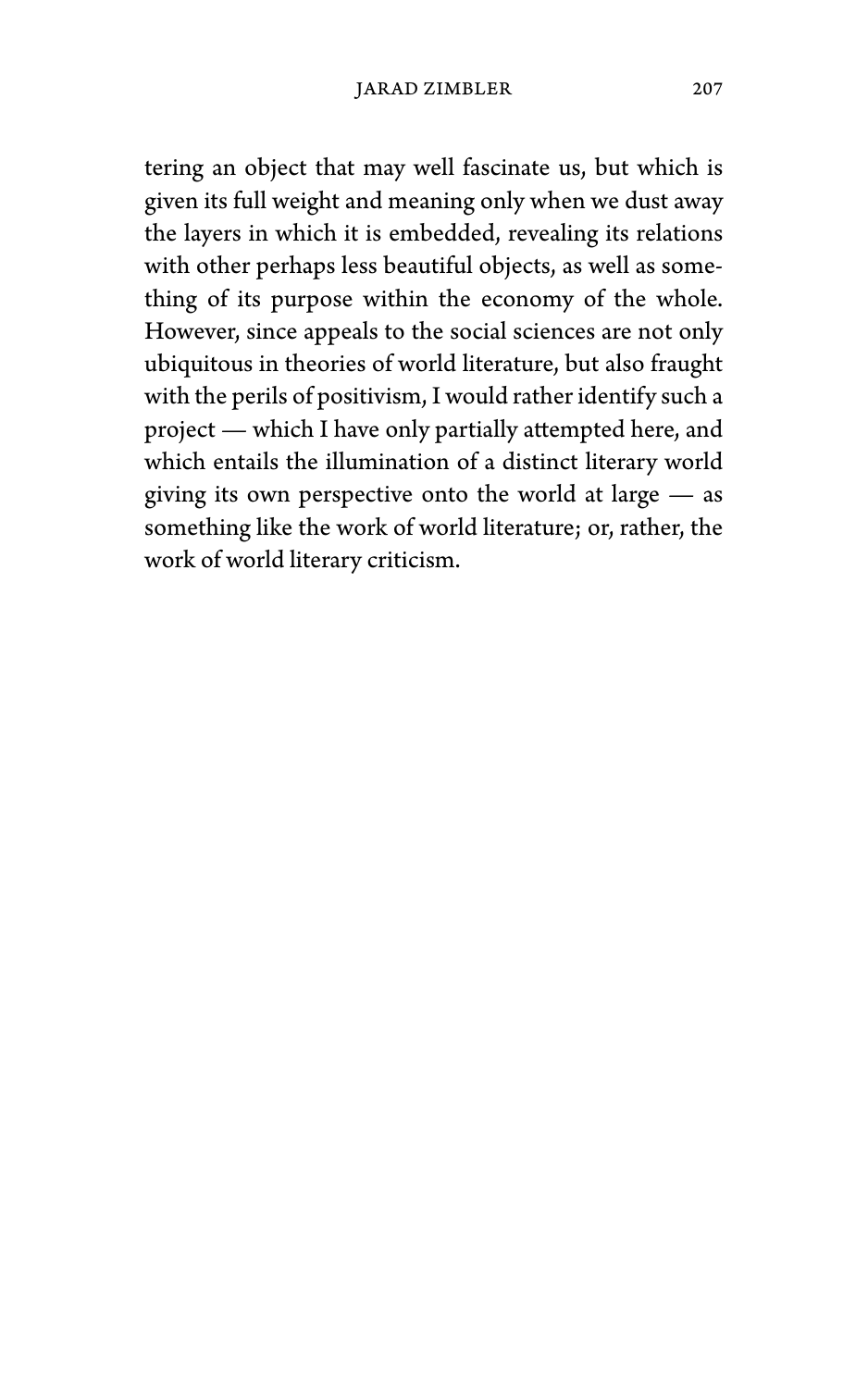

Jarad Zimbler, 'Working Conditions: World Literary Criticism and the Material of Arvind Krishna Mehrotra', in *The Work of World Literature*, ed. by Francesco Giusti and Benjamin Lewis Robinson, Cultural Inquiry, 19 (Berlin: ICI Berlin Press, 2021), pp. 173–207 <[https://doi.org/10.37050/ci-](https://doi.org/10.37050/ci-19_08)[19\\_08>](https://doi.org/10.37050/ci-19_08)

#### REFERENCES

- Adorno,Theodor,*AestheticTheory*, ed. by Gretel Adorno and Rolf Tiedermann, trans. by Robert Hullot-Kentor (London: Continuum, 2004)
- Attridge, Derek, *Well-Weighed Syllables: Elizabethan Verse in Classical Metres* (Cambridge: Cambridge University Press, 1974)
- *The Work of Literature* (Oxford: Oxford University Press, 2015) <[https:](https://doi.org/10.1093/acprof:oso/9780198733195.001.0001) [//doi.org/10.1093/acprof:oso/9780198733195.001.0001>](https://doi.org/10.1093/acprof:oso/9780198733195.001.0001)
- Bird, Emma, 'A Platform for Poetry: The PEN All-India Centre and a Bombay Poetry Scene', *Journal of Postcolonial Writing*, 53.1–2 (2017), pp. 207–20 <[https://doi.org/10.1080/17449855.2017.1282927>](https://doi.org/10.1080/17449855.2017.1282927)
- Bly, Robert, *The Fish in the Sea is Not Thirsty: Kabir Versions* (Northwood Narrows, NH: Lillabulero Press, 1971)
- Bourdieu, Pierre, *The Field of Cultural Production: Essays on Art and Literature* (Cambridge: Polity Press, 1993)
- Brennan, Timothy, 'Cosmopolitanism and World Literature', in *The Cambridge Companion to World Literature*, ed. by Ben Etherington and Jarad Zimbler (Cambridge: Cambridge University Press, 2018), pp. 23–36 [<https://](https://doi.org/10.1017/9781108613354.003) [doi.org/10.1017/9781108613354.003>](https://doi.org/10.1017/9781108613354.003)
- Casanova, Pascale, *The World Republic of Letters*, trans. by Malcolm B. De-Bevoise (Cambridge, MA: Harvard University Press, 2004)
- Doniger, Wendy, 'Preface', in Mehrotra, *Songs of Kabir*, pp. vi-xviii
- Etherington, Ben, 'What Is Materialism's Material? Thoughts toward (Actually against) a Materialism for "World Literature"', *Journal of Postcolonial Writing*, 48.5 (2012), pp. 539–51 <[https://doi.org/10.1080/17449855.](https://doi.org/10.1080/17449855.2012.720801) [2012.720801](https://doi.org/10.1080/17449855.2012.720801)>
- 'World Literature as a Speculative Literary Totality: Veselovsky, Auerbach, Said, and the Critical Humanist Tradition', *Modern Language Quarterly*, 82.2 (2021)
- Etherington, Ben, and Jarad Zimbler, 'Field, Material, Technique: On Renewing Postcolonial Literary Criticism', *Journal of Commonwealth*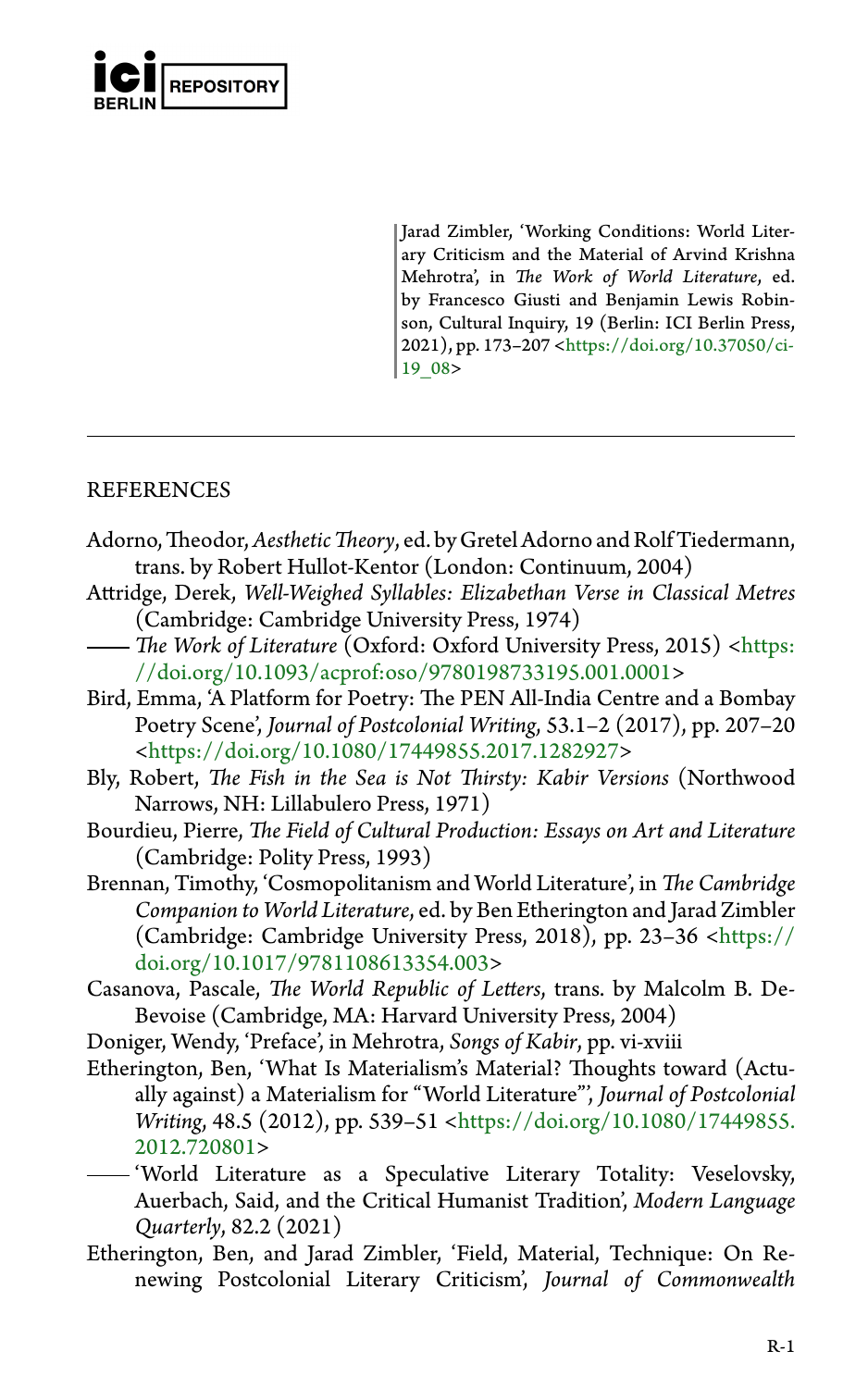*Literature*, 49.3 (2014), pp. 279–98 <[https://doi.org/10.1177/](https://doi.org/10.1177/0021989414538435) [0021989414538435](https://doi.org/10.1177/0021989414538435)>

- 'Introduction', in *The Cambridge Companion to World Literature*, ed. by Ben Etherington and Jarad Zimbler (Cambridge: Cambridge University Press, 2018) [<https://doi.org/10.1017/9781108613354.002>](https://doi.org/10.1017/9781108613354.002)
- Friedman, Susan Stanford, *Planetary Modernisms* (New York: Columbia University Press, 2015) <[https://doi.org/10.7312/columbia/](https://doi.org/10.7312/columbia/9780231170901.003.0002) [9780231170901.003.0002>](https://doi.org/10.7312/columbia/9780231170901.003.0002)
- Ghose, Kali Mohan, and Ezra Pound, 'Certain Poems of Kabir', *The Modern Review*, 13.6 (1913), pp. 611–13
- Kohli, Suresh, and Nissim Ezekiel, 'Suresh Kohli Interviews Nissim Ezekiel: A Search for Limits', *Mahfil*, 8.4 (1972), pp. 7–10
- Kohli, Suresh, and Pritish Nandy, 'Suresh Kohli Interviews Pritish Nandy: Tradition and the Individual Talent', *Mahfil*, 8.4 (1972), pp. 11–15
- McDonald, Peter, *Artefacts of Writing: Ideas of the State and Communities of Letters from Matthew Arnold to Xu Bing* (Oxford: Oxford University Press, 2017) [<https://doi.org/10.1093/oso/9780198725152.001.0001](https://doi.org/10.1093/oso/9780198725152.001.0001)>
- Mehrotra, Arvind Krishna, 'Arvind Krishna Mehrotra on his Translations of Kabir's Songs', online video recording of his interview with Souradeep Roy of *Guftugu Journal*, YouTube, 13 September 2018 <[https://www.](https://www.youtube.com/watch?v=y2FdL4OSgnY) [youtube.com/watch?v=y2FdL4OSgnY](https://www.youtube.com/watch?v=y2FdL4OSgnY)> [accessed 19 June 2020]
- *Bharatmata: A Prayer* (Bombay: ezra-fakir press, 1966)
- Editorial Note, *ezra: an imagiste magazine*, 1 (1967)
- 'Introduction', in *A History of Indian Literature in English*, ed. by Arvind Krishna Mehrotra (New York: Columbia University Press, 2003), pp. 1– 26
- 'Recastings from Kabir', *Vrishchik*, 1.11–12 (1970), pp. 4–6
- *Songs of Kabir* (New York: New York Review of Books, 2011)
- 'statement', *damn you: a magazine of the arts*, 6 (1968), np
- ed., *ezra: a magazine of neo imagiste poetry*, 3 (1968)
- New York Review of Books, 'Arvind Krishna Mehrotra, *Selected Poems and Translations*', website page <[https://www.nyrb.com/products/arvind](https://www.nyrb.com/products/arvind-krishna-mehrotra)[krishna-mehrotra](https://www.nyrb.com/products/arvind-krishna-mehrotra)> [accessed 8 November 2019]
- 'Othe [sic] Groups', *Waste Paper: A Hungry Generation Newsletter*, 1 (1967), p. 5
- Ostler, Rosemarie, *Dewdroppers, Waldos, and Slackers: A Decade-by-Decade Guide to the Vanishing Vocabulary of the Twentieth Century* (Oxford: Oxford University Press, 2003)
- Pinto, Jerry, 'Key Document: Eight Books, Seven Poets, One Clearing House', *Journal of Postcolonial Writing*, 53.1–2 (2017), pp. 233–46 <[https://doi.](https://doi.org/10.1080/17449855.2017.1298507) [org/10.1080/17449855.2017.1298507>](https://doi.org/10.1080/17449855.2017.1298507)
- Pollock, Sheldon, *The Language of the Gods in the World of Men: Sanskrit, Culture, and Power in Premodern India* (Berkeley and Los Angeles: University of California Press, 2009)